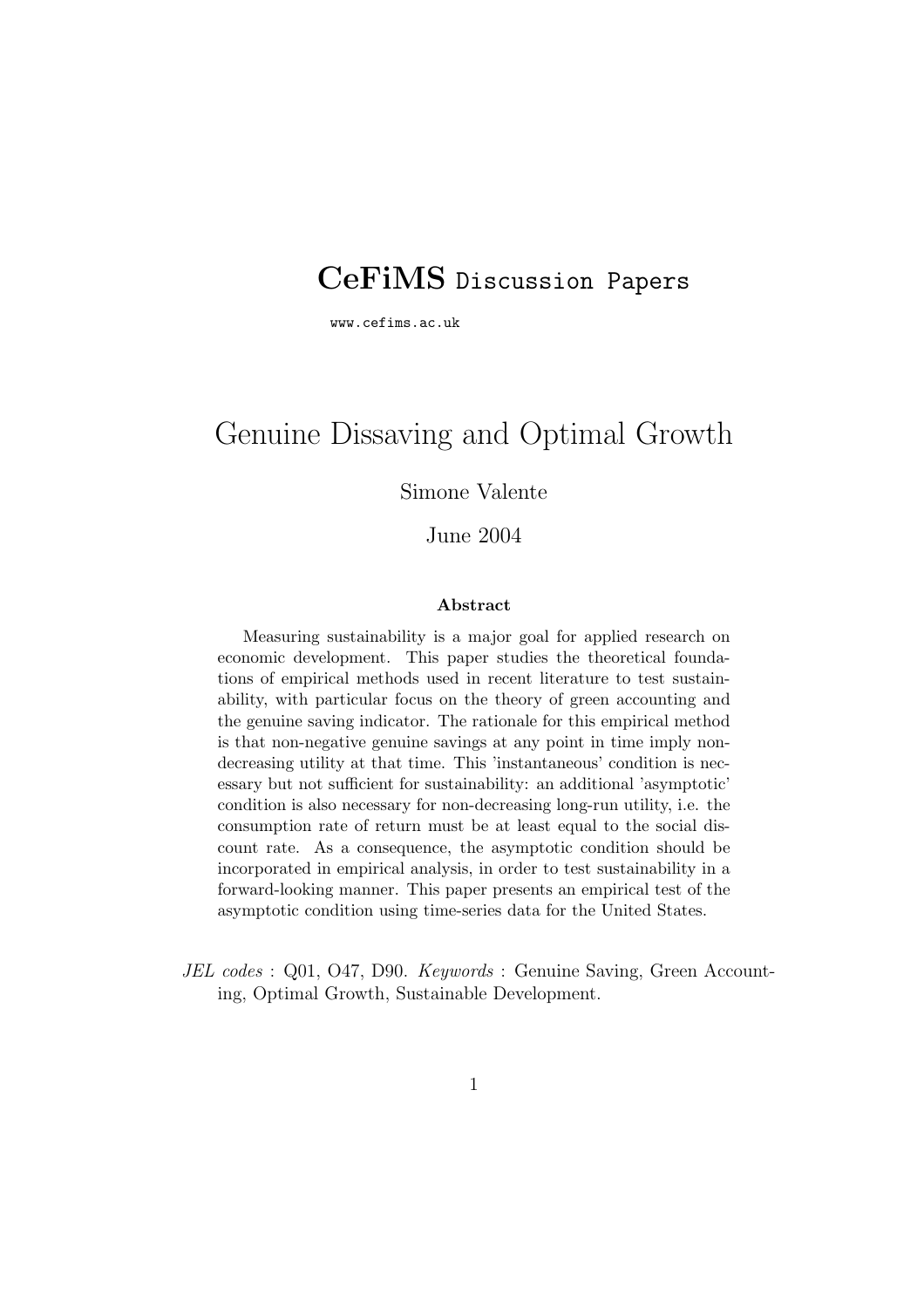### **1 Sustainability and genuine savings**

Recent empirical studies on sustainable development are based on the *gen*uine saving indicator. Genuine savings are defined as the difference between aggregate investment in produced assets and the value of net depletion of natural resources. The link between this measure of net investments and sustainability has been clarified by the literature on green national accounting: under competitive conditions, positive genuine savings at some point in time correspond to positive variations in utility (welfare) at that time. Building on this point, empirical studies check whether the genuine savings measure is non-negative.

However, positive genuine savings at a given point in time do not imply sustainability, because sustainable development also requires non-declining welfare in the long run: even if genuine savings are positive in the present, they might become negative in the future. This point can be addressed by means of the capital-resource model pioneered by Dasgupta and Heal (1974) and Stiglitz (1974). In our version of the model, which includes technological progress and renewable resources, we show that sustainability requires the consumption rate of return be at least equal to the social discount rate. This 'asymptotic condition' must be fulfilled in order to obtain non-declining welfare in the long run: if it is not satisfied, genuine savings will eventually turn negative in the future, even if they are positive in the present.

In this paper we show that, given a planning horizon going from "time" zero" to infinity, sustainability requires that (i) genuine savings are positive at time zero, and (ii) the long-run condition is satisfied: consequently, the asymptotic constraint (ii) should be incorporated in empirical methods for testing sustainable development. Using time-series data, we check whether the long-run condition is fulfilled in the United States, by estimating the relevant parameters of an aggregate production function where man-made capital, petroleum products and labor services are essential inputs. The longrun condition appears to be satisfied, because the time-trend in aggregate output is sufficiently steep: this result suggests that long-run genuine savings will be positive in the US economy in the future.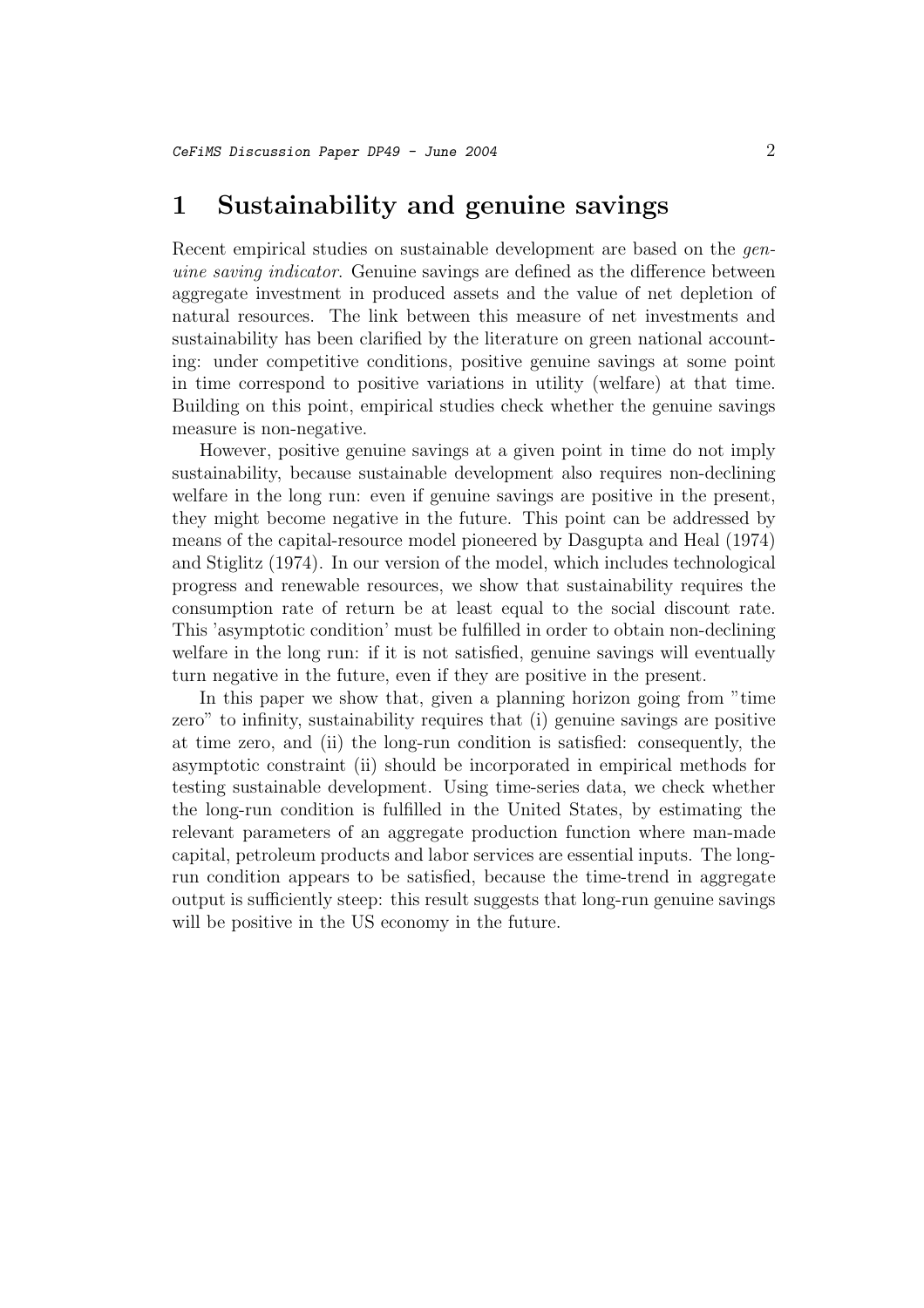### **2 Instantaneous and asymptotic conditions**

Assume that instantaneous social welfare is represented by the well-behaved<sup>1</sup> function  $u(c)$ , where c is aggregate consumption. Considering an infinite time-horizon, sustainability is defined as follows:

SD 
$$
\Leftrightarrow
$$
  $\frac{du(c(t))}{dt} \ge 0$  for each  $t \in [0, \infty)$ . (1)

Starting from (1), we can define two distinct types of necessary conditions for SD, which we label as instantaneous and asymptotic sustainability conditions (ISC and ASC, respectively). On the one hand, sustainability requires the instantaneous variation in social welfare at a given point in time be nonnegative; formally, if we are at time  $\bar{t}$ , the instantaneous condition is

$$
\left. \frac{du\left(c\left(t\right)\right)}{dt}\right|_{t=\bar{t}} \ge 0. \tag{2}
$$

On the other hand, a necessary condition for SD is also that the variation in social welfare is non-negative as times goes to infinity:

$$
\lim_{z \to \infty} \frac{du\left(c\left(t\right)\right)}{dt}\bigg|_{t=z} \ge 0. \tag{3}
$$

It must be stressed that ISC (2) and ASC (3) impose different constraints on the economy. In particular, satisfying ISC does not generally imply ASC be fulfilled.

### **3 The genuine savings criterion**

Our analysis is focused on the genuine saving method proposed by Pearce and Atkinson (1993) and Pearce *et al.* (1996). Aggregate genuine savings  $(\theta)$  are usually defined as the difference between conventional savings and the value of net resource depletion. Unlike the original formulations, our definition of  $\theta$ will consider the presence of disembodied technological progress by applying recent results of the literature on green accounting (Asheim and Weitzman, 2001). We assume a closed economy producing a single good, which can be

<sup>&</sup>lt;sup>1</sup>Specifically, we assume that  $u(.)$  is twice continuously differentiable, strictly increasing, strictly concave, and satisfies  $\lim_{c\to 0} \frac{\partial u}{\partial c} = \infty$ .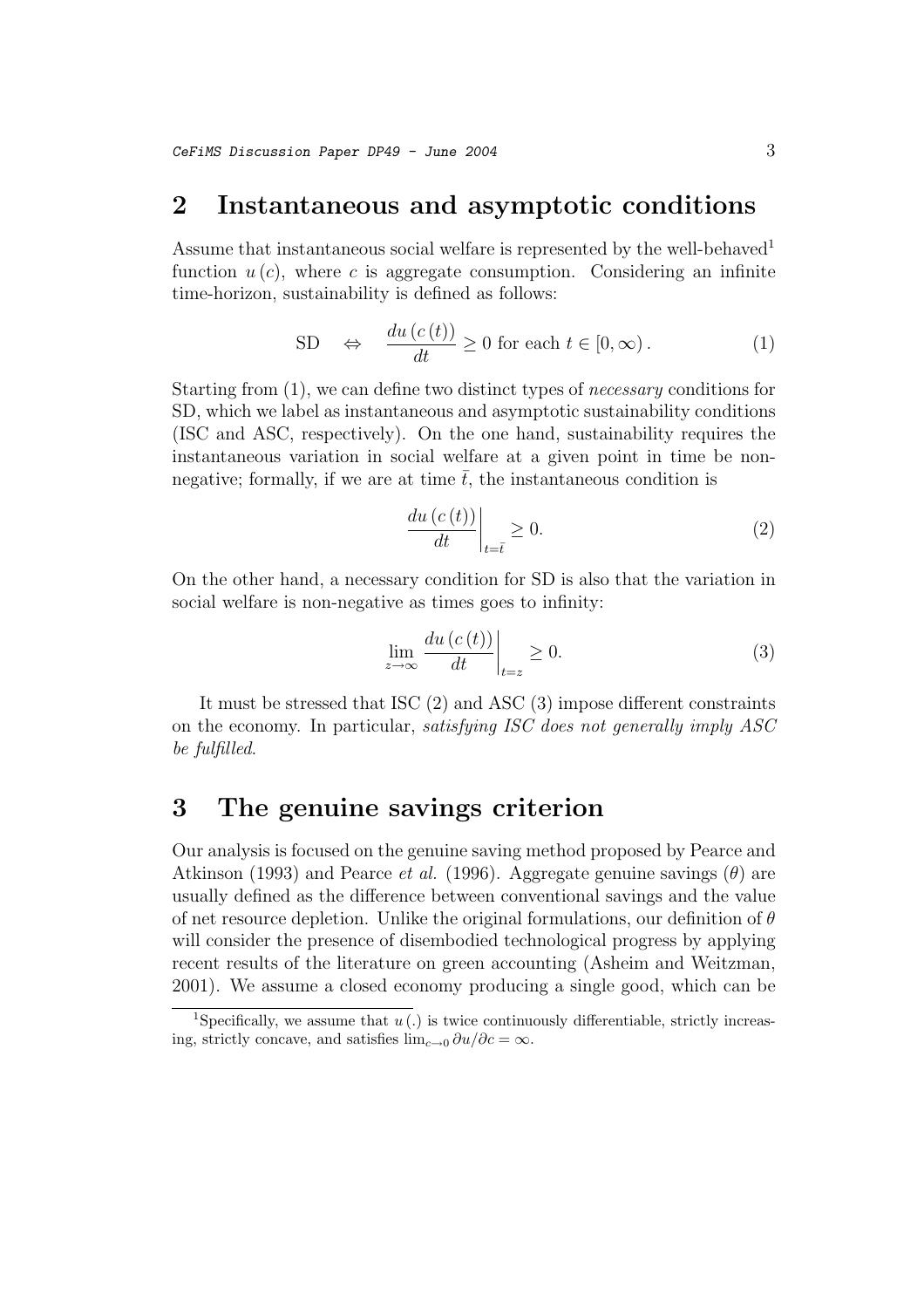either consumed or accumulated in the form of man-made capital. Genuine savings at time t equal

$$
\theta(t) = \dot{k}(t) + (p_r(t) - a)\dot{s}(t) + \pi(t),
$$
\n(4)

where k and s are the stocks of man-made and natural capital,  $p_r$  the gross marginal rent on natural capital, and  $\alpha$  the marginal cost of extraction (assumed constant). Expression (4) is an *augmented* version of the traditional genuine saving measure, since it also includes the *time premium*  $\pi$ . This term accounts for the exogenous shift occurring in the set of production possibilities at each point in time: the presence of disembodied technological progress increases future consumption possibilities, and the value of current net investments must be augmented accordingly (Asheim, 1997; Weitzman, 1997). The role of the time-premium in determining the properties of the genuine savings measure  $\theta$  will be further clarified in the next subsection.

The genuine saving criterion of sustainability consists of checking that the non-negativity condition

$$
\theta\left(\bar{t}\right) \ge 0\tag{5}
$$

is satisfied at a given point in time  $\bar{t}$ . This method for measuring SD is widely used and employed for a large number of countries (see e.g. Neumayer, 1999; Vincent *et al.* 1997; World Bank, 1999). The rationale for the criterion  $(5)$  is the 'weak sustainability approach', postulating that SD requires to preserve the total aggregate stock of both forms of capital: from (4), if genuine savings are non-negative, the value of the total aggregate stock is not declining.

#### **3.1 Genuine savings and instantaneous sustainability**

The link between SD and the genuine savings criterion has been investigated by the theory of green national accounting. In this literature, the genuine savings measure is implemented in standard models with utility-maximizing consumers and profit-maximizing firms (see e.g. Hartwick, 1990). In particular, Neumayer (1999) and Hamilton and Clemens (1999) consider the capital-resource model of optimal growth as the theoretical foundation of the genuine saving method. In this paper, gross output is represented by the well-behaved function  $f(k, r, t)$ , where r is the flow of extracted resources used in production. We assume that both  $k$  and  $r$  are essential inputs, manmade capital depreciates at the constant rate  $\gamma$ , and the natural resource is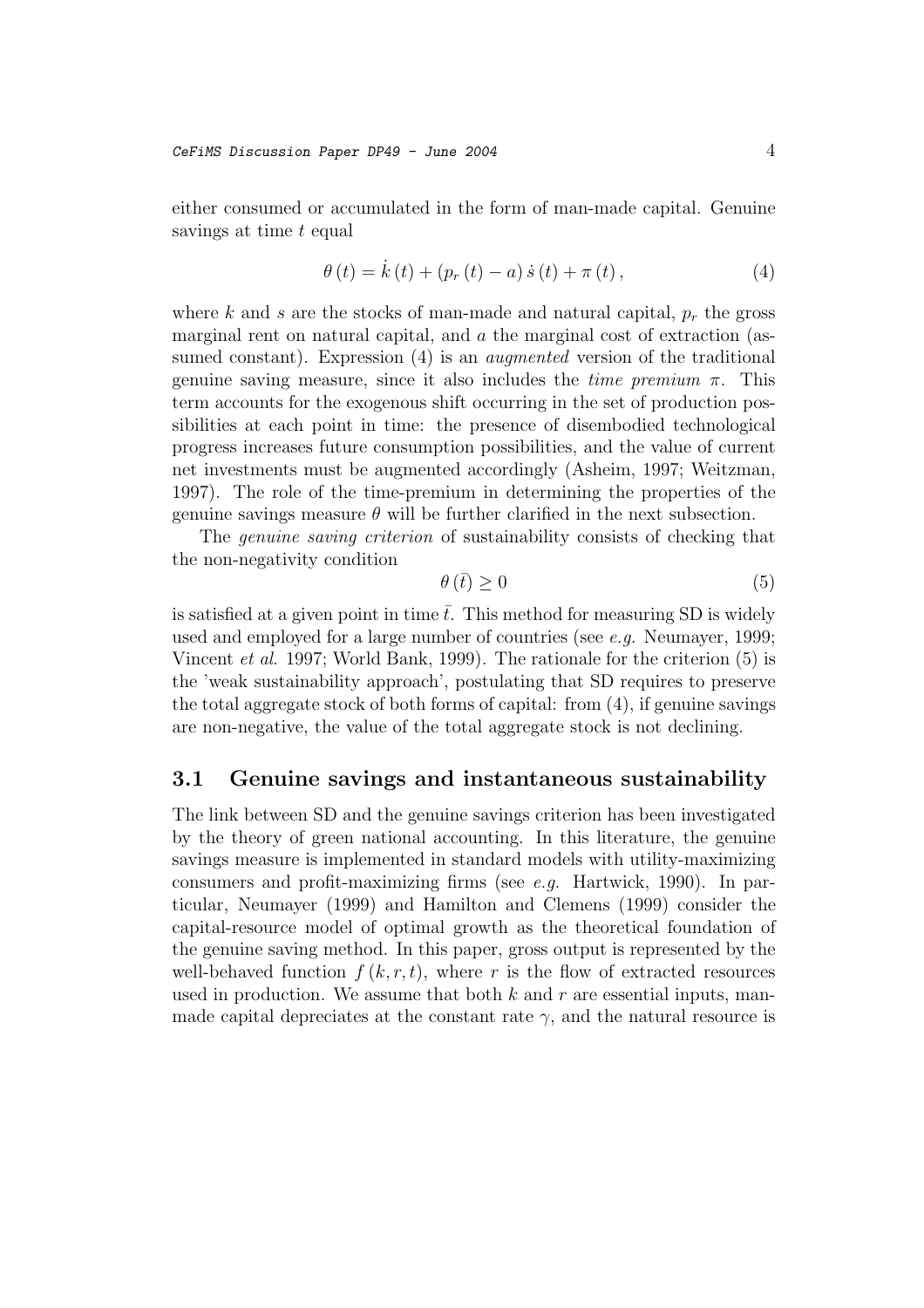renewable, with constant rate of regeneration  $g^2$ . The evolution of the stocks is described by the differential equations

$$
\dot{s}(t) = g \cdot s(t) - r(t), \qquad (6)
$$

$$
\dot{k}(t) = f(k,r,t) - c(t) - a \cdot r(t) - \gamma \cdot k(t), \qquad (7)
$$

and an *optimal path* is defined as a sequence  $\{c(t), r(t), s(t), k(t)\}_0^{\infty}$  that solves the following social-planning problem:

$$
\max_{\{c(t), r(t)\}_0^{\infty}} \int_0^{\infty} u(c(t)) \exp[-\delta t] dt
$$
  
subject to (6), (7), and to  

$$
s(t) \geq 0, k(t) > 0,
$$
  

$$
c(t) \geq 0, r(t) > 0 \text{ for each } t \in [0, \infty),
$$
 (8)

where  $\delta > 0$  is the social discount rate, and initial amounts  $s(0)$  and  $k(0)$ are taken as given.

Defining the consumption rate of return as

$$
\rho(t) = -\frac{\frac{d}{dt} (u_c \exp[-\delta t])}{u_c \exp[-\delta t]},
$$
\n(9)

the first order conditions for an interior solution of problem (8) imply

$$
\rho = f_k - \gamma \tag{10}
$$

$$
\dot{f}_r = (f_r - a)(\rho - g), \qquad (11)
$$

where  $u_c = \partial u / \partial c$ ,  $f_k = \partial f / \partial k$  and  $f_r = \partial f / \partial r$ . Equation (10) says that, along the optimal path, the consumption rate of return must equal the marginal net rent from man-made capital, whilst (11) is a modified Hotelling rule.

We now prove that the genuine saving criterion (5) is a test of the instantaneous sustainability condition (2). If there is no disembodied technical progress we have  $\pi = 0$ , and  $\theta$  coincides with the traditional, non-augmented measure: in this case, it is well known that  $\theta(\bar{t}) = 0$  implies  $\dot{c}(\bar{t}) = 0$ , and

<sup>&</sup>lt;sup>2</sup>By essential inputs we mean  $f (k, 0, t) = f (0, r, t) = 0$ . We assume that f is twice continuously differentiable, strictly increasing, strictly concave, and satisfies  $\lim_{r\to 0} \partial f(k,r,t)/\partial r = \infty.$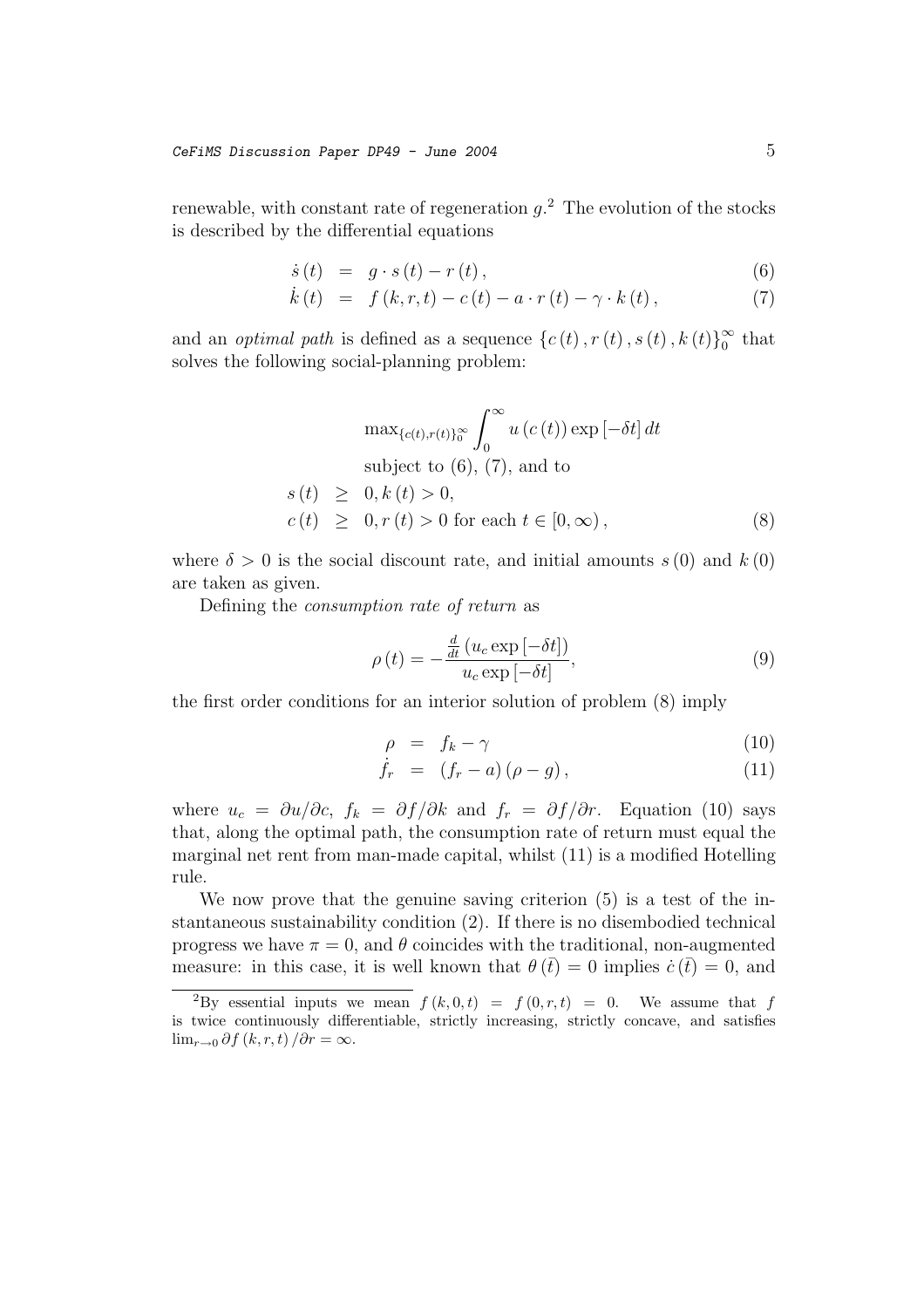viceversa. The proof is a corollary of the so-called Hartwick rule: consumption at time  $\bar{t}$  is constant if all net rents from natural resources are invested in the accumulation of man-made capital (Hartwick, 1977; Dixit et al. 1980; Asheim and Withagen, 1998), *i.e.* a situation with zero non-augmented genuine savings at time  $\bar{t}$  (for a detailed discussion see Asheim *et al.* 2003).

A positive rate of technological progress modifies this result. In our model, consumption can be sustained by investing less than the total amount of net rents received. This is because for given amounts of inputs, production possibilities are improved over time by virtue of technological progress. Time has therefore an intrinsic value, which is represented by the time premium  $\pi$ : in our model - following Asheim (1997) and Asheim and Weitzman (2001) the time premium evolves according to the differential equation

$$
\dot{\pi}(t) = \rho(t)\,\pi(t) - f_t(t)\,,\tag{12}
$$

where the partial time-derivative  $f_t = \partial f(k, r, t) / \partial t$  is the instantaneous exogenous shift in production possibilities. On the basis of (12), we now prove the following

**Proposition 1** Non-negative genuine savings at time  $\bar{t}$  imply that consumption is non-decreasing at time  $\bar{t}$ , and viceversa, along the optimal path with positive net rents from both types of capital:

$$
\dot{c}(\bar{t}) \ge 0 \iff \theta(\bar{t}) \ge 0. \tag{13}
$$

*Proof.* Choose a constant  $\xi$  such that gross investments in man-made capital at time  $\bar{t}$  equal

$$
\dot{k}(\bar{t}) = \xi - (f_r(\bar{t}) - a)\,\dot{s}(\bar{t}) - \pi(\bar{t}).\tag{14}
$$

Since  $p_r = f_r$  along the optimal path, it follows from (4) that

$$
\xi \ge 0 \Longleftrightarrow \theta \left( \overline{t} \right) \ge 0. \tag{15}
$$

Differentiating (7) with respect to time gives

$$
\dot{c}(\bar{t}) = f_t(\bar{t}) + (f_r(\bar{t}) - a)\dot{r} + (f_k(\bar{t}) - \gamma)\dot{k}(\bar{t}) - \ddot{k}(\bar{t}), \qquad (16)
$$

where  $\ddot{k} = d^2k/dt^2$ . Differentiating (14) with respect to time and substituting the resulting expression in (16) yields

$$
\dot{c}(\bar{t}) = f_t(\bar{t}) + (f_k(\bar{t}) - \gamma) \dot{k}(\bar{t}) + \dot{s}(\bar{t}) \left( \dot{f}_r(\bar{t}) + g(f_r(\bar{t}) - a) \right) + \dot{\pi}(\bar{t}). \tag{17}
$$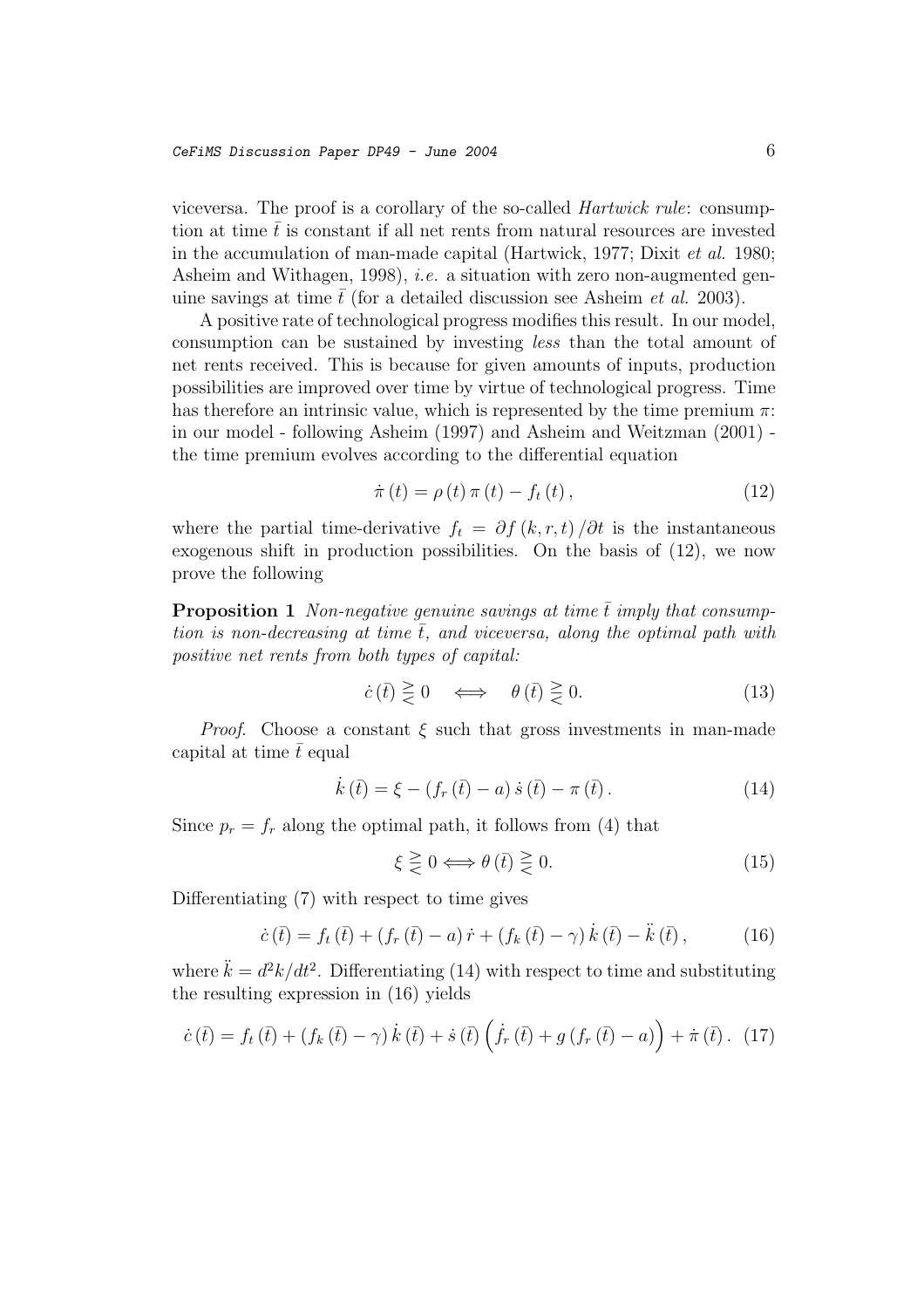CeFiMS Discussion Paper DP49 - June 2004 7

Substituting  $(11)$  in  $(17)$ , and using  $(12)$ , we obtain

$$
\dot{c}(\bar{t}) = \rho(\bar{t}) \left( \dot{k}(\bar{t}) + \dot{s}(\bar{t}) \left( f_r(\bar{t}) - a \right) + \pi(\bar{t}) \right) = \xi \rho(\bar{t}), \quad (18)
$$

where  $\rho > 0$  by virtue of our assumptions. By (18), the sign of  $\dot{c}$  is the same as that of  $\xi$ : by (15), this implies (13).

It derives from (13) that non-negative genuine savings at some time  $\bar{t}$ imply that utility is non-decreasing at time  $\bar{t}$ , and viceversa: Proposition 1 establishes that the genuine savings criterion (5) is equivalent to test the instantaneous condition (2).

The genuine saving approach exclusively refers to welfare improvements at the instant in which  $\theta(\bar{t})$  is computed, but there is no guarantee that observed paths are compatible with non-declining utility in the future. Previous literature pointed out that, in the non-augmented case  $(\pi = 0)$ , positive genuine savings in the present do not imply sustainability (Asheim, 1994; Vellinga and Withagen, 1996; Asheim et al. 2003). Proposition 1 implies that the same problem holds when a positive rate of technical progress is taken into account  $(\pi > 0)$ .

### **4 Asymptotic sustainability**

We now discuss necessary conditions to obtain non-declining welfare in the long run. A general expression of the asymptotic condition (3) derives immediately from the first order conditions of the social problem: along the optimal path, the instantaneous variation of consumption is governed by the Keynes-Ramsey rule

$$
\dot{c}/c = \sigma(c)(\rho - \delta),\tag{19}
$$

where  $\sigma(c)$  is the elasticity of marginal utility. Consequently,

**Proposition 2** Sustainability in the capital-resource model requires that the consumption rate of return does not fall below the social discount rate:

$$
\lim_{t \to \infty} \rho(t) \ge \delta. \tag{20}
$$

*Proof.* Since  $\sigma > 0$ , it follows from (19) that utility is asymptotically positive and non-declining only if  $(20)$  is satisfied.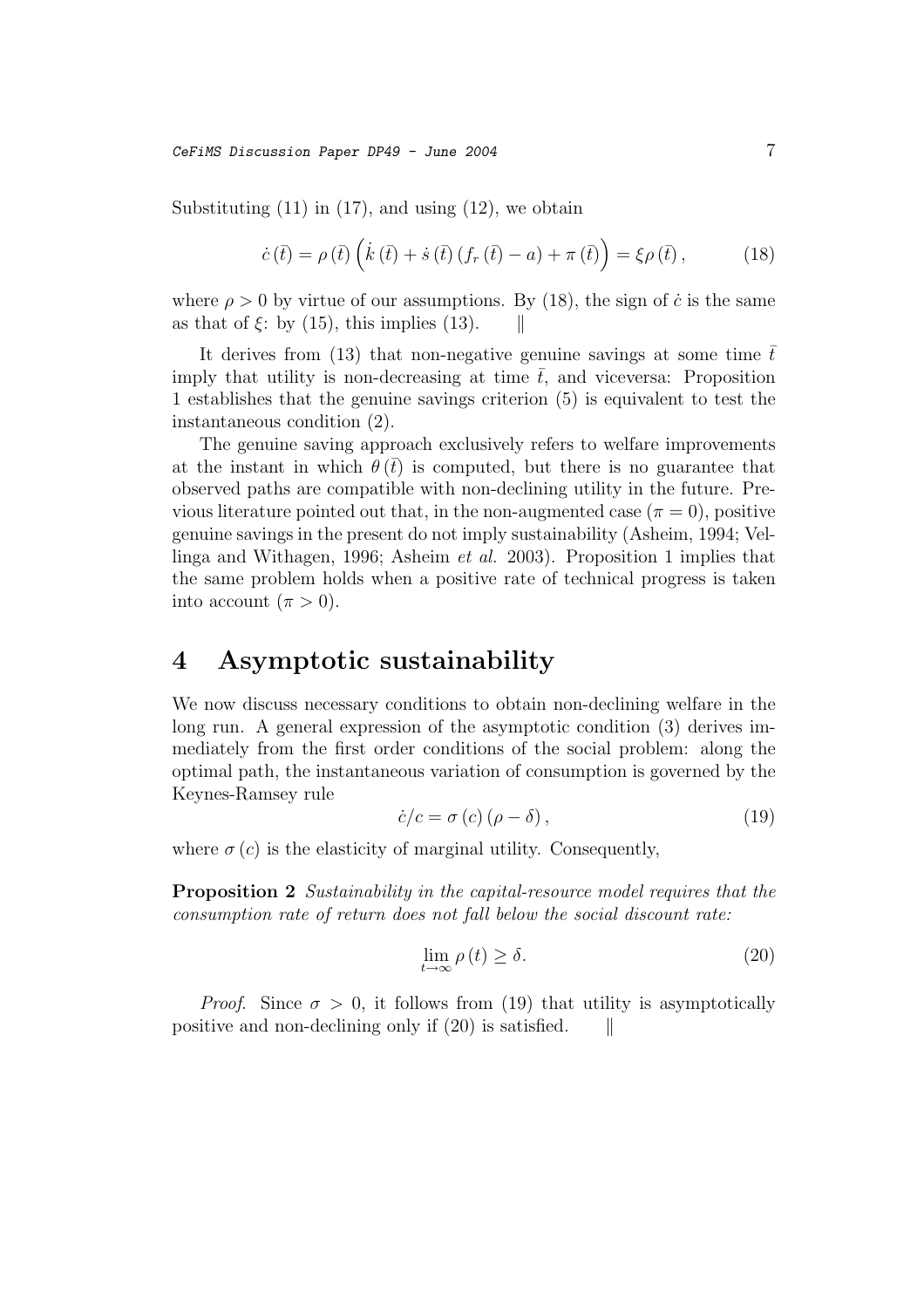Expression (20) is a general form of the asymptotic condition (3). It follows from the distinction between ISC and ASC that this long-run constraint is crucial to assess prospects for sustainability: testing whether the economy is placed along a sustainable path requires to ascertain that (20) is fulfilled. In this regard, an explicit form of the asymptotic condition is needed: we now show that (20) reduces to a specific constraint on exogenous parameters, and provide a qualitative description of the dynamics of genuine savings, under the assumption of resource-saving technological progress.

#### **4.1 Explicit dynamics of genuine savings**

In general, explicit forms of (20) can be obtained by imposing restrictions on production and utility functions. In section 5 we will use a modified version of Stiglitz (1974) asymptotic constraint, in order to test the long-run condition empirically. While Stiglitz (1974) condition assumes Cobb-Douglas technology and logarithmic utility, this section studies explicit dynamics of genuine savings in a more general setting. Specifically, we assume that

- *H1.* Aggregate output  $f(k, r, t)$  can be represented by the production function  $\Phi(k(t), r(t) \cdot e^{\nu t})$ , with  $\Phi$  homogeneous of degree 1.
- *H2.* The instantaneous utility function is isoelastic  $(\sigma(c) = \sigma)$  and extraction costs are zero  $(a = 0)$ .

Assumption H2 allows to characterize consumption dynamics along the optimal path and is typical in the literature on capital-resource models (Dasgupta and Heal, 1974; Stiglitz, 1974), whereas assumption  $H1$  is quite general, since it recalls the hypothesis of constant returns to scale without particular functional forms. The only peculiarity regards technological progress: H1 assumes resource-augmenting progress, i.e. technological progress that increases the productive services of the natural input  $r(t)$ . The augmenting factor  $e^{\nu t}$  is thought of as resulting from the development of resource-saving techniques that become available over time. The main insight for the purposes of our analysis is provided by the following result:

#### **Proposition 3** Under assumptions H1-H2,  $\rho(t)$  converges to  $g + \nu$ .

*Proof.* From (9),  $\rho(t)$  evolves according to  $f_k(t)$ . Under constant returns to scale,  $f_k$  solely depends on the input ratio  $x = k \exp[-\nu t]/r$ , and the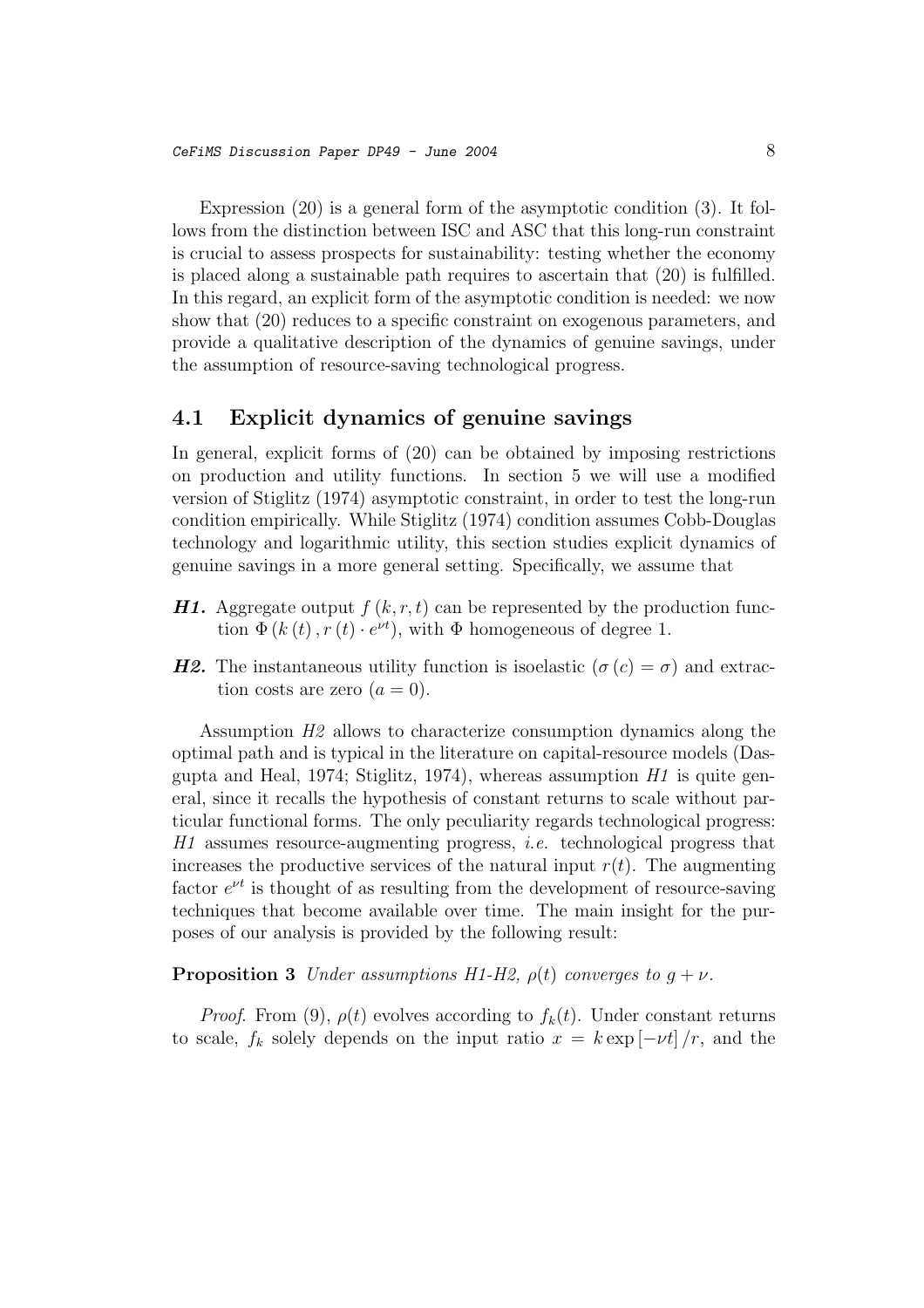$CefiMS$  Discussion Paper DP49 - June 2004  $9$ 

Hotelling rule (11) may be rewritten as (see Appendix)

$$
(\phi(x) - x\phi_x(x))(\rho(x) - g - \nu) = -x\dot{x}\phi_{xx}(x), \qquad (21)
$$

where  $\phi(x) = \Phi(x, 1)$  is the production function in intensive form,  $\phi_x(x)$ equals  $f_k$ , and  $\rho(x) = \phi_x(x) - \gamma$ . From (21), the steady state input ratio  $x^{ss}$ is dynamically stable<sup>3</sup>. Hence,  $\lim_{t\to\infty} x(t) = x^{ss}$  and

$$
\lim_{t \to \infty} \rho(t) = \rho(x^{ss}) = g + \nu. \tag{22}
$$

Comparing Propositions 2 and 3, it follows that testing asymptotic sustainability is equivalent to check that the following inequality is satisfied:

$$
g + \nu \ge \delta. \tag{23}
$$

Hence, the asymptotic criterion (3) reduces to a general sustainability constraint in the capital-resource model. The economic meaning of condition (23) is as follows (for a detailed discussion see Valente, 2004). Along the optimal path natural inputs are progressively substituted by man-made capital, so that marginal productivity of capital declines over time, driving down the consumption rate of return: whether this process is compatible with sustainability depends on the level of the discount rate, relative to resources renewal and augmentation rates. Previous results of the literature on consumption single-peakedness (Dasgupta and Heal, 1974; Pezzey and Withagen, 1998) can be seen as particular cases of (23), which is necessary for sustainability also with positive extraction costs (Valente, 2004).<sup>4</sup>

In the present context, expression  $(23)$  can be reinterpreted from an empirical standpoint: if genuine savings are positive in the present, they will eventually turn negative in the future if (23) is not satisfied. In order to describe the underlying dynamics, define  $\tilde{x}$  as the value of the input ratio which corresponds to constant consumption (utility), *i.e.* 

$$
\tilde{x} \quad \Leftrightarrow \quad \rho\left(\tilde{x}\right) = \delta. \tag{24}
$$

<sup>&</sup>lt;sup>3</sup>The first term in brackets of (21) is positive (it equals  $\Phi_r \exp[-\nu t] > 0$ ), while  $\phi_{xx}$  is negative. Consequently,  $\dot{x} \ge 0 \Leftrightarrow \rho(x) \ge g + \nu$ . Since  $\rho$  is a decreasing function of x, the input ratio converges to  $x^{ss}$ .

 ${}^{4}$ Dasgupta and Heal (1974) proved that consumption is bound to decrease with exhaustible resources and no technical progress: indeed, condition (23) cannot be satisfied when  $\nu = g = 0$ . The general case with positive regeneration and augmentation rates is discussed in Valente (2004), where condition (23) is also necessary for non-declining utility with positive extraction costs.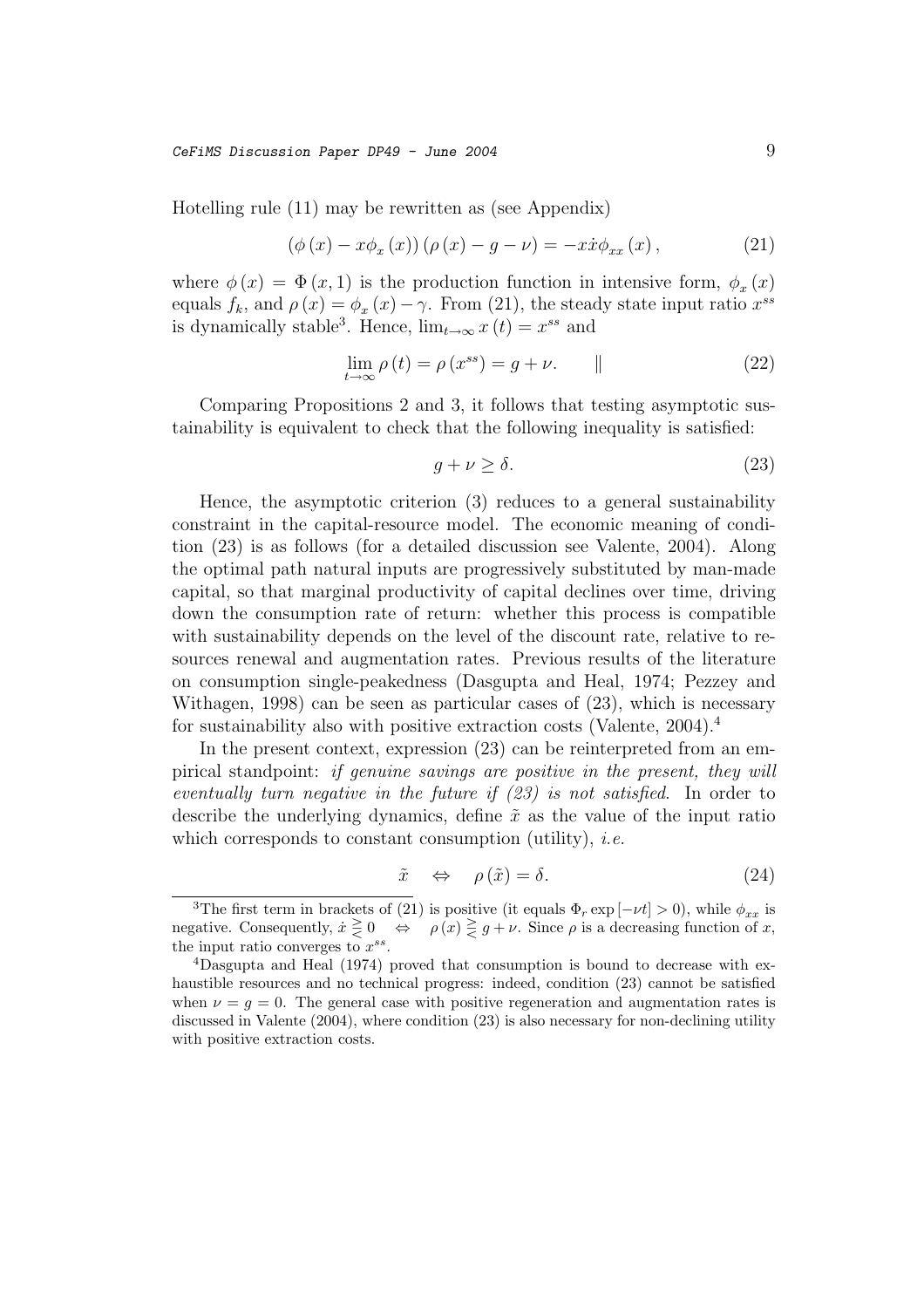Figure 1 describes the dynamics of the input ratio and the consumptioncapital ratio in a phase diagram: we show in the Appendix that the equilibrium is a saddle-point and that the optimal path converges to the steady state along the stable arm of the saddle. Since genuine savings have the same sign of the variation in consumption, we have  $\theta = 0$  along the horizontal line  $x = \tilde{x}$ . That is, genuine savings are negative in each point lying above  $\tilde{x}$ . From (24), if the asymptotic condition (23) is not satisfied, the steady state locus  $x = x^{ss}$  lies above  $\tilde{x}$ , as in Figure 1. If the economy starts at point A, the economy converges to  $x^{ss}$  along the stable arm and  $\theta$  is strictly positive when point  $B$  is reached; however, consumption will be declining from point D onwards. Hence, if the asymptotic condition is not satisfied, the economy will experience *genuine dissaving* after time  $t_D$ , despite the fact that genuine savings were positive at time  $t_B$ . The time paths of consumption and genuine savings along this optimal trajectory are depicted in Figure 1, below the phase diagram.

The argument that asymptotic conditions should be incorporated in empirical testing can be further reinforced: while ISC and ASC are only necessary conditions - that is, satisfying each of them does not ensure sustainable development - satisfying both at time zero defines a sufficient condition for sustainable development.<sup>5</sup> More precisely,

**Proposition 4** Assume H1 and H2, and suppose that condition (23) is satisfied. Then, if  $\theta > 0$  at time zero, genuine savings are always non-negative along the optimal path.

*Proof.* Both the consumption-capital ratio  $c/k$  and the input ratio x converge to the steady state equilibrium along the optimal saddle-path (see Appendix). Consequently, if  $x(0) < x^{ss}$   $(x(0) > x^{ss})$ , the marginal product of capital decreases (increases) monotonically along the stable arm of the saddle. This is shown graphically in Figure 2. Assume that the asymptotic condition (23) is satisfied: in this case, the long-run equilibrium  $x^{ss}$  is placed below  $\tilde{x}$ , in the  $\theta \geq 0$  zone. If at time 0 we observe  $\theta(0) \geq 0$ , the economy is certainly below point F. Since x approaches  $x^{ss}$  monotonically, once the economy is in the  $\theta > 0$  zone, it will remain inside of it. Hence, satisfying both ASC and ISC at time zero implies sustainability in the capital-resource model.

<sup>5</sup>Whether genuine savings are positive at time zero depends on the levels of initial endowments, technological parameters, and the social discount rate. An explicit condition for non-declining consumption per capita at time zero in the Cobb-Douglas case is derived in Valente (2004).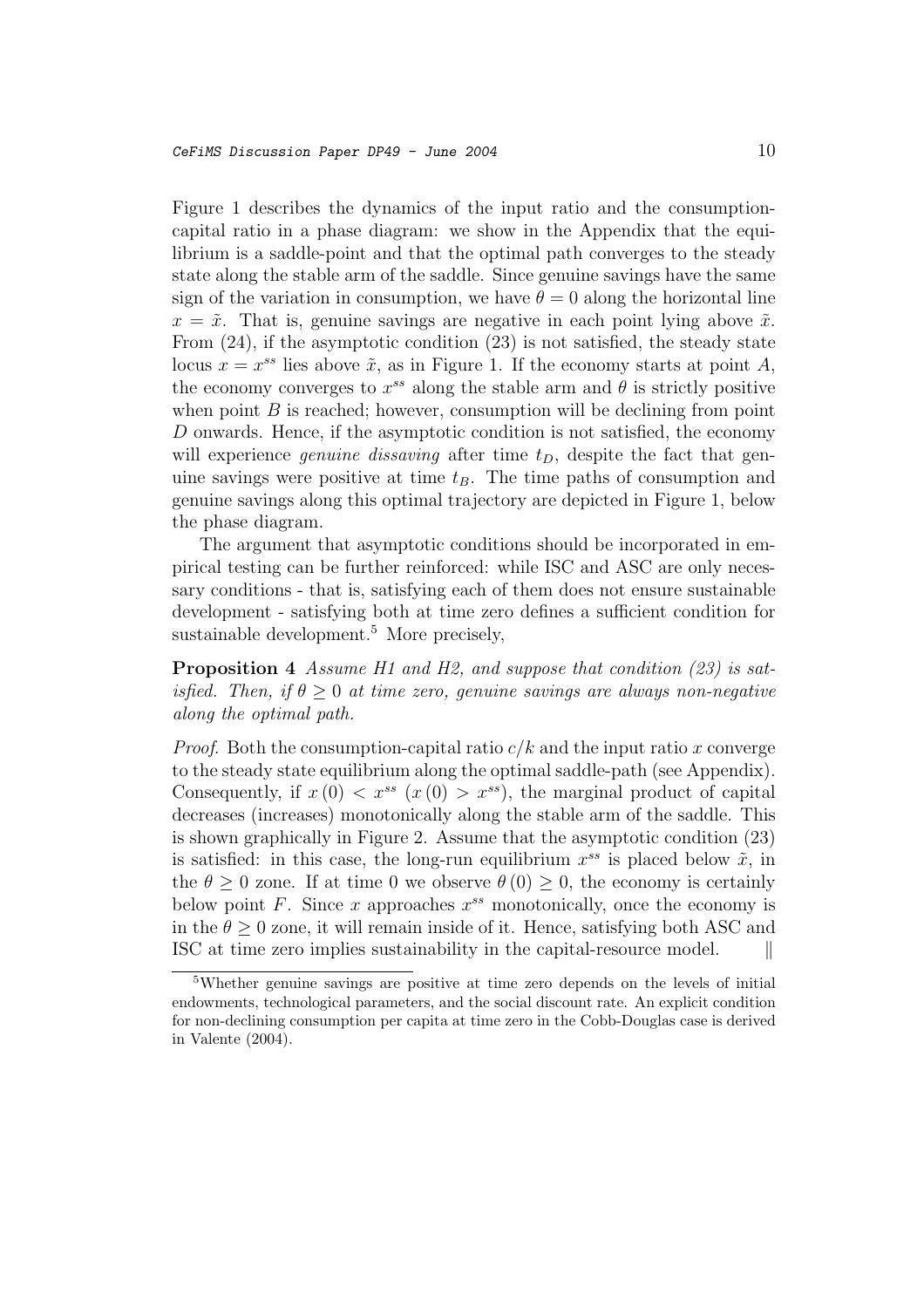

Figure 1: The dynamics of the input ratio  $x$  and the consumption-capital ratio along the optimal path. When the asymptotic condition (23) is violated, the equilibrium E lies above the line  $x = \tilde{x}$ , which corresponds to zero genuine savings. Since the economy converges to E, genuine savings become negative after passing through point D: utility declines in the long run.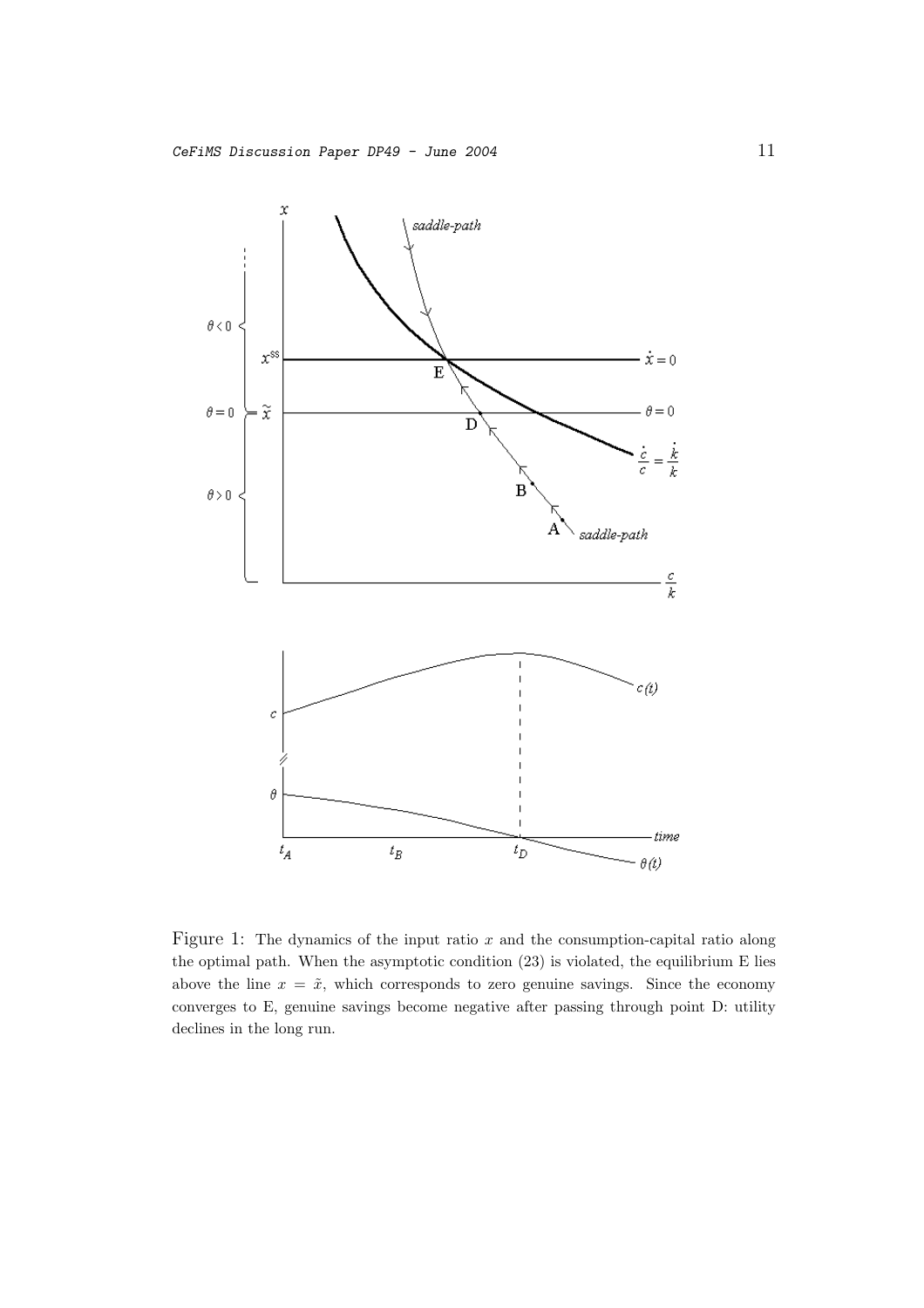

Figure 2: Phase diagram when ASC is satisfied: if genuine savings at time zero are non-negative, the economy starts below point  $F$  and the joint dynamics of  $c/k$  and x will keep the economy outside the genuine-dissaving-zone (shaded area).

# **5 Testing asymptotic sustainability**

Our results emphasize the role of technological progress in determining longrun sustainability, and imply that the asymptotic condition should be incorporated in empirical methods for testing sustainability in a forward-looking manner. In this section, we suggest a simple procedure to estimate the crucial variable, i.e. the resource-augmenting rate, and we apply this method on macroeconomic data of the United States.

**The critical discount rate**. Assume that aggregate output is repre-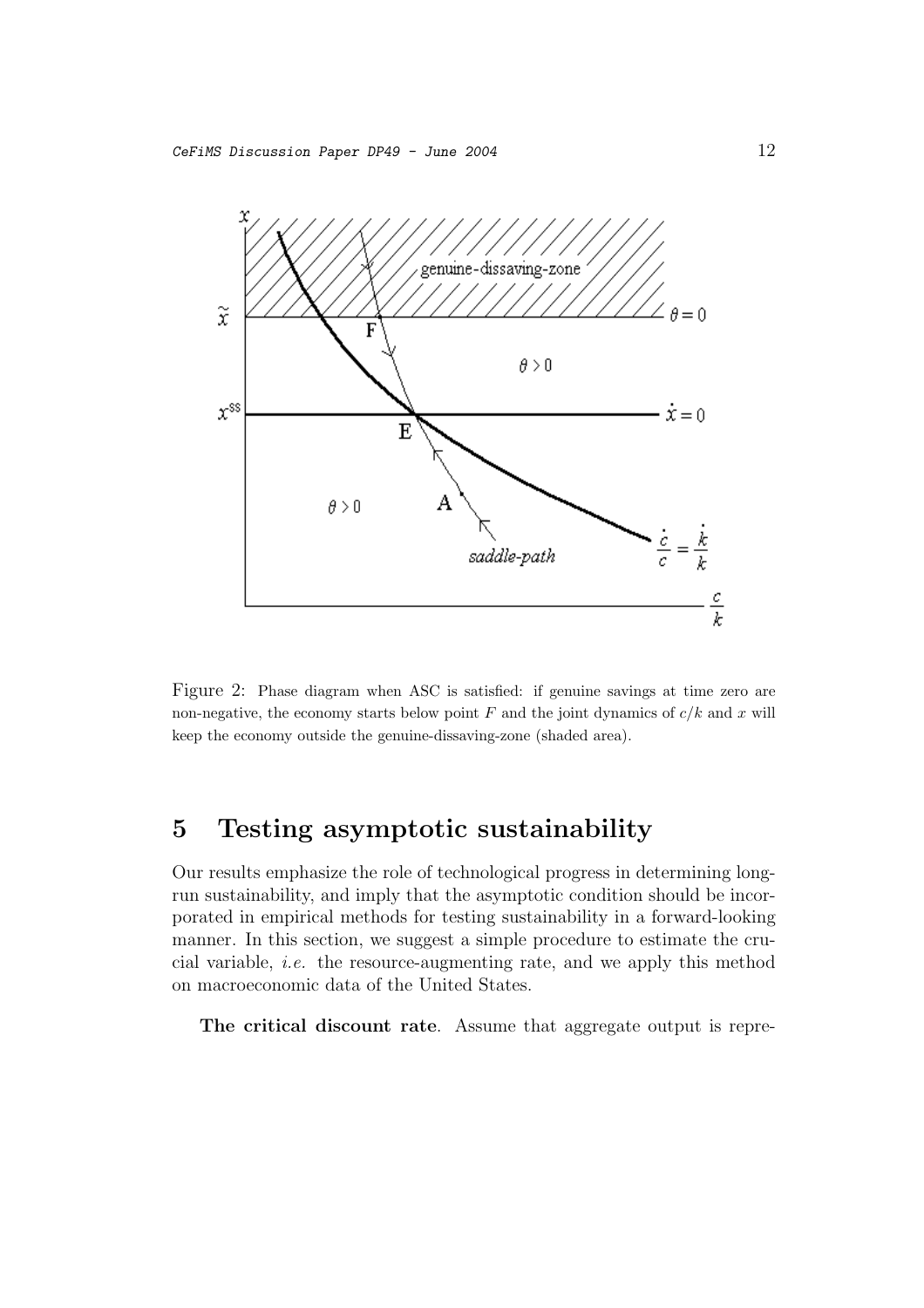$CefiMS$  Discussion Paper DP49 - June 2004 13

sented by the Cobb-Douglas form (Stiglitz, 1974)

$$
y(k,r,n,t) = \Psi k(t)^{\alpha_1} r(t)^{\alpha_2} n(t)^{\alpha_3} \exp[\omega t], \qquad (25)
$$

where  $\omega$  is the *Hicks-neutral* rate of exogenous technical progress, n is labor, and  $\Psi > 0$  is a proportionality factor. We assume decreasing returns in each argument  $(0 < \alpha_i < 1)$ , and constant returns to scale  $(\sum_i \alpha_i = 1)$ . Labor services are supplied inelastically in each point in time, and the amount of labor units grows exponentially at the exogenous rate  $\mu$ . Technology (25) may be rewritten as

$$
y(k, r, n, t) = A \cdot k(t)^{\alpha_1} \cdot \left\{ r(t) \exp \left[ \frac{\omega + \mu \alpha_3}{\alpha_2} \cdot t \right] \right\}^{\alpha_2},\tag{26}
$$

where  $A = \Psi n (0)^{\alpha_3}$ . Expression (26) is similar to the resource-augmenting specification  $H1$  assumed in the previous section.<sup>6</sup> Following Valente (2004), it can be shown that consumption is asymptotically non-decreasing if and only if

$$
\frac{\omega + \mu \alpha_3}{\alpha_2} \ge \delta - g. \tag{27}
$$

The asymptotic constraint (27) is a variant of condition (23), the only difference being the presence of the labor share  $\alpha_3$  multiplied by  $\mu$ : the long-run condition is affected by the assumption of growing labor force, and prospects for sustainability also depend on the rate of population growth.<sup>7</sup> On the basis of condition (27), we can build an indicator of asymptotic sustainability as follows. Standard econometric techniques allow to estimate the input shares  $\alpha_1, \alpha_2, \alpha_3$  and the Hicks-neutral rate of technical progress  $\omega$ . Given the estimates  $(\hat{\alpha}_1, \hat{\alpha}_2, \hat{\alpha}_3, \hat{\omega})$ , the observed average resource renewal rate  $\hat{g}$ , and the average growth rate of labor units  $\hat{\mu}$ , we obtain from (27) the maximum level

<sup>&</sup>lt;sup>6</sup>The only difference is that, in the Cobb-Douglas form  $(25)$ , we are relaxing the assumption of constant returns to scale in physical and natural capital: since  $\alpha_3 > 0$ , the sum  $\alpha_1 + \alpha_2$  is strictly less than one.

<sup>7</sup>It is worth noting that the population growth rate appearing in (27) was absent in the sustainability condition derived in Valente (2004) for the Cobb-Douglas case. The reason is that Valente (2004) considers a Command Optimum problem where the objective function is the sum of individual utilities from consumption per capita. Here we are instead assuming a social welfare function where instantaneous welfare depends on aggregate consumption. In view of empirical results presented below, using either condition does not alter our conclusions.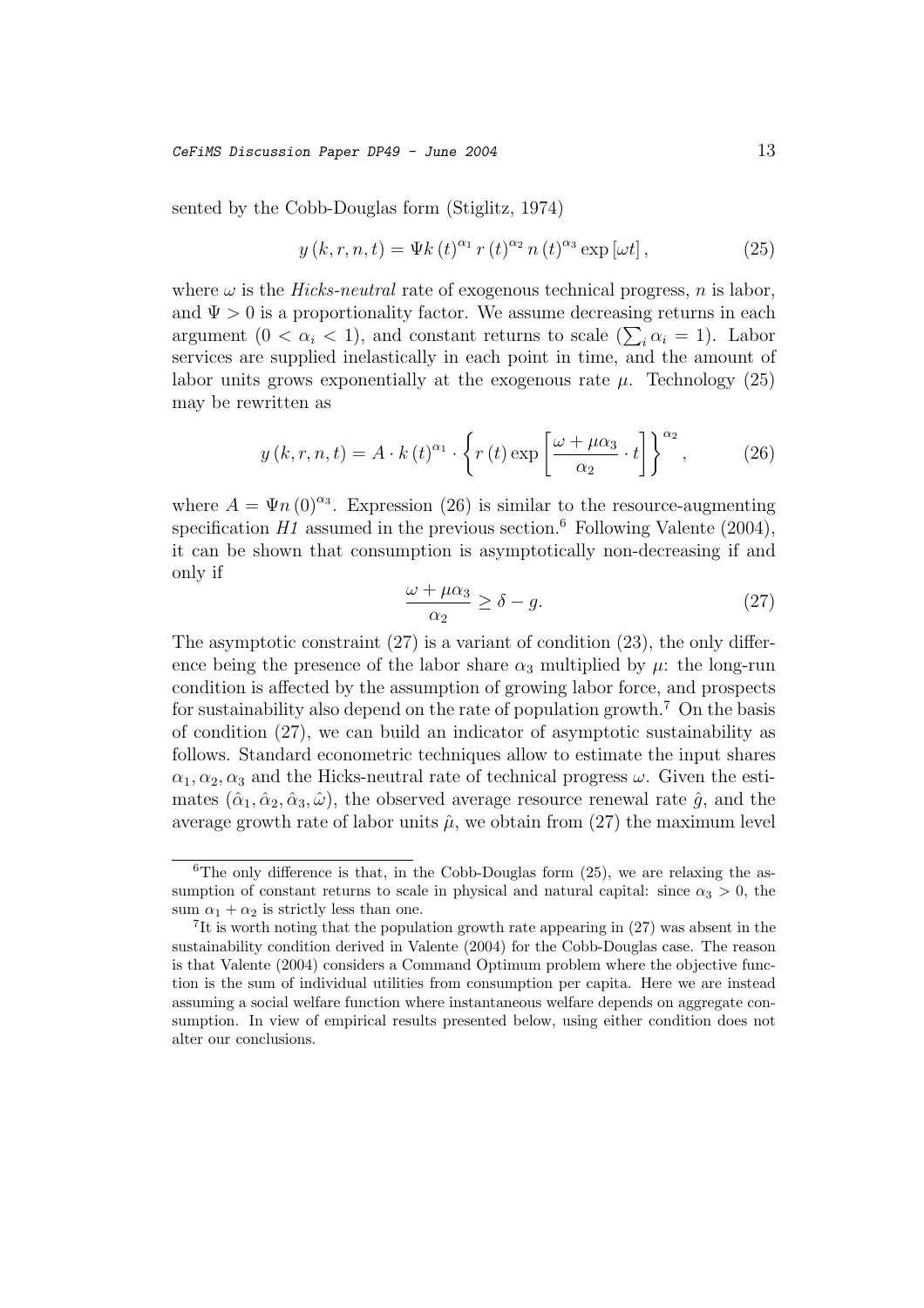

Figure 3: The dynamics of the ratio between real net fixed assets (1996 chained dollars) and an petroleum products supplied (thousand barrels) in the United States (1949-2001). Sources: BEA (2003), EIA (2002).

of the time-preference rate which is compatible with sustainability:

$$
\delta^* = \frac{\hat{\omega} + \hat{\mu}\hat{\alpha}_3}{\hat{\alpha}_2} + \hat{g}.\tag{28}
$$

In general, if  $\delta^*$  is very close to zero, we conclude that the effect of technological progress is too weak and that more effort should be devoted in implementing resource-saving techniques. The threshold value  $\delta^*$  can also be compared with the values assigned to  $\delta$  in empirical analyses on sustainable development and genuine savings (e.g. Hamilton, 2000; World Bank, 1999). In this case, the sustainability gap  $(\delta^* - \delta)$  is more restrictive when natural capital is to a large extent non-renewable. We address this point by assuming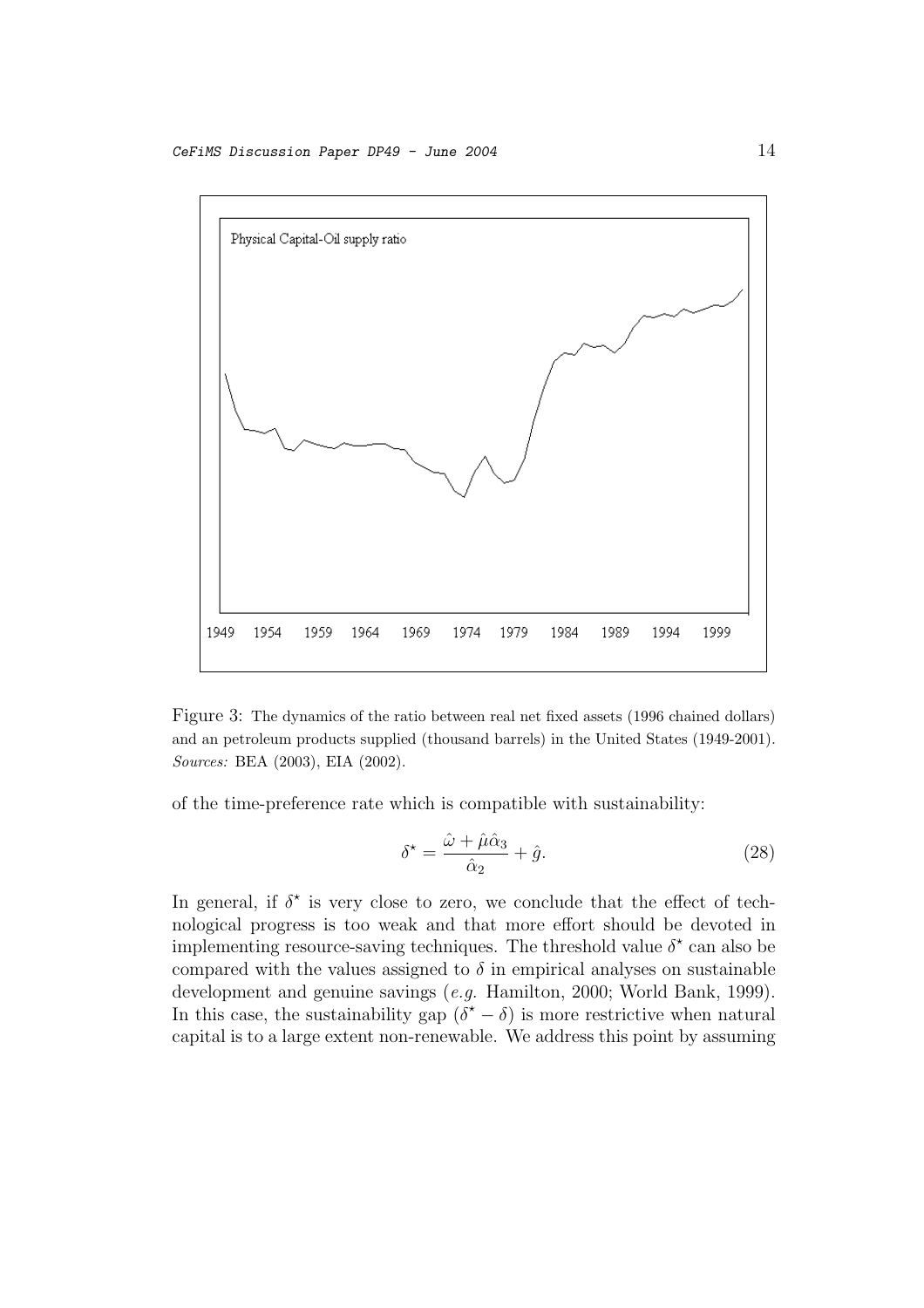that the relevant natural resource in the aggregate production function is oil  $(\hat{q}=0)$  while testing asymptotic sustainability for the U.S. economy.

**Asymptotic sustainability in the United States**. For the resource input-flow r, we use time-series data on petroleum products supplied during the period 1949-2001 (EIA, 2002). As regards other variables, we use timeseries of real gross domestic product for  $y$ , real net stock of fixed assets for  $k$ , and hours worked for n, provided by the Bureau of Economic Analysis (BEA, 2003). Figure 3 depicts the observed time-path of the capital-resource ratio: after the oil shocks of the seventies, the dynamics of  $(k/r)$  increase monotonically. This is consistent with the predictions of the model: the natural input is progressively substituted by physical capital as the resource stock is depleted. In terms of phase diagrams, the US economy may be placed below the long-run equilibrium, e.g. points A in Figures 1 and 2. Whether the long-run equilibrium implies unsustainability (as in Figure 1) or sustainability (as in Figure 2) it depends on the level of the resourceaugmenting progress, which we now estimate.

The discrete-time version of technology (25) is  $y_t = \Psi(1+\omega)^t k_t^{\alpha_1} r_t^{\alpha_2} n_t^{\alpha_3}$ . Setting  $\alpha_1 + \alpha_2 + \alpha_3 = 1$ , the logarithm of the output-labor ratio  $(\tilde{y} = y/n)$ can be expressed as

$$
\log \tilde{y}_t = \log \Psi + t \log (1 + \omega) + \alpha_1 \log \tilde{k}_t + \alpha_2 \log \tilde{r}_t, \tag{29}
$$

where  $\tilde{k} = k/n$  and  $\tilde{r} = r/n$ . We have performed unit root tests on the time series of  $\log \tilde{k}$  and  $\log \tilde{r}$ : both the Phillips-Perron and the Augmented Dickey-Fuller procedures suggest that  $\{\tilde{k}_t\}$  and  $\{\tilde{r}_t\}$  are integrated of order 1. Therefore, we include backward and forward first differences of  $\log \tilde{k}$  and  $\log \tilde{r}$  in the stochastic equation

$$
\log \tilde{y}_t = \beta_0 + t \cdot \beta_1 + \beta_2 \log \tilde{k}_t + \beta_3 \log \tilde{r}_t + \beta_4 \log \left( \tilde{k}_t / \tilde{k}_{t-1} \right) + \beta_5 \log \left( \tilde{r}_t / \tilde{r}_{t-1} \right) + \beta_6 \log \left( \tilde{k}_{t+1} / \tilde{k}_t \right) + \beta_7 \log \left( \tilde{r}_{t+1} / \tilde{r}_t \right) + \varepsilon_t,
$$
 (30)

where  $\varepsilon_t$  is an error term with zero mean. Since  $\{\tilde{k}_t\}$  and  $\{\tilde{r}_t\}$  are  $I(1)$ , we can obtain efficient estimates of coefficients  $(\beta_0, ..., \beta_7)$  in equation (30) using linear dynamic least squares.<sup>8</sup> Estimating the regression equation  $(30)$  yields

 $8$ See Sims *et al.* (1990).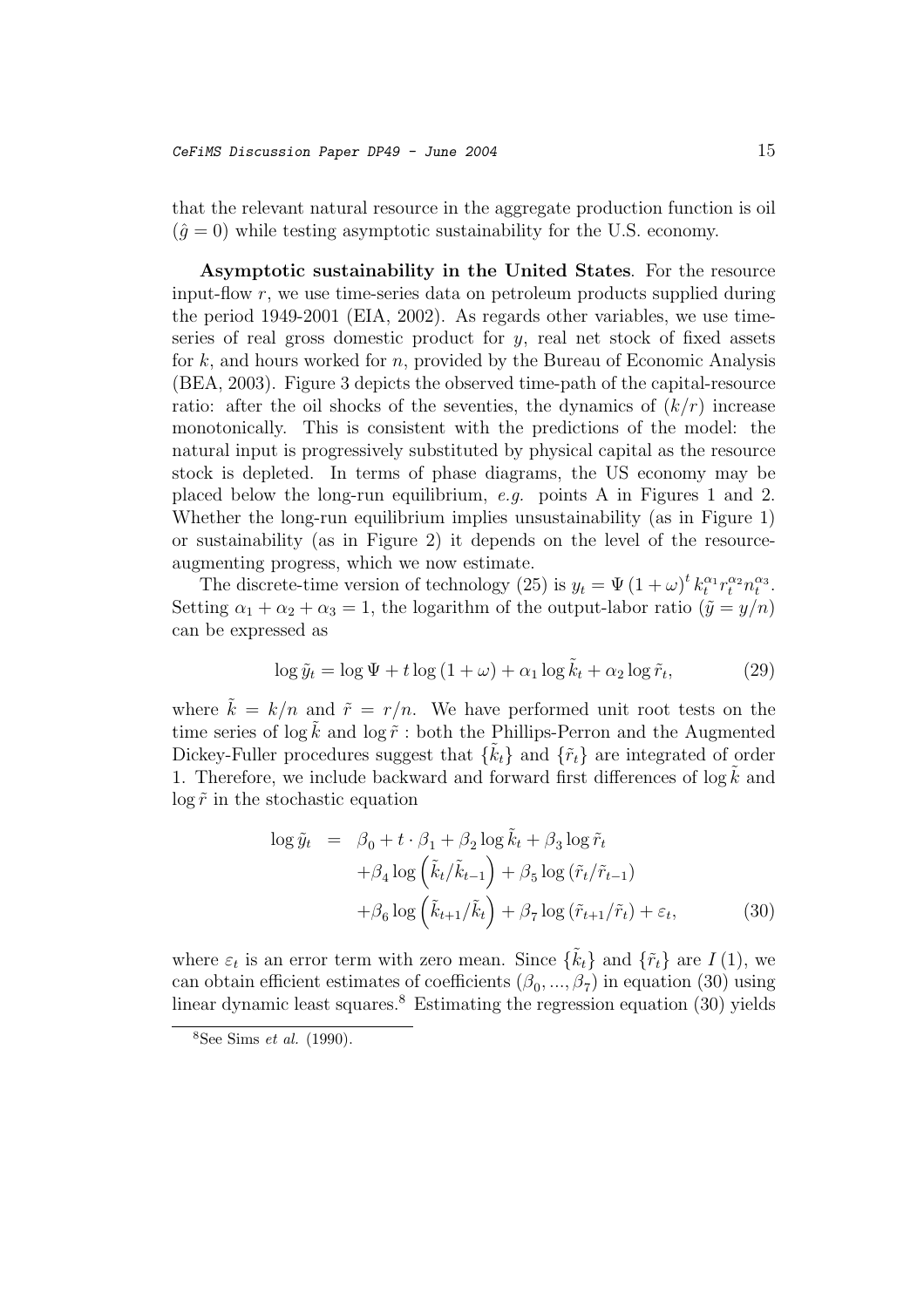the following results:

$$
\hat{\alpha}_1 = 0.290,
$$
  $\hat{\alpha}_2 = 0.156,$   
\n $\hat{\alpha}_3 = 0.554,$   $\hat{\omega} = 1.25\%.$ 

These values are statistically significant and economically plausible - see the Appendix for detailed econometric results. The average growth rate of  $n$  in the last ten observations (1991-2001) is  $\hat{\mu} = 1.46\%$ . Using these estimated values, we obtain from (28) the threshold time-preference rate

$$
\delta^* = 13.2\%.\tag{31}
$$

It is implausible that the 'true' time-preference rate exceeds the threshold value (31): empirical work by Pearce and Ulph (1999) - based on data for the United Kingdom - suggests that  $\delta$  is between zero and 1.7%, and the time-preference rate assumed in most analyses on SD is largely below the threshold  $(e.g.$  Hamilton, 2000). Result  $(31)$  imply that the asymptotic sustainability condition is safely fulfilled in the United States: even setting a high time-preference rate, e.g.  $\delta = 8\%$ , would imply a positive sustainability gap  $(\delta^* - \delta = 5.2\%)$ . This result suggests that long-run genuine savings will remain positive, as long as the average time-trend displayed by aggregate output is maintained.

### **6 Conclusions**

In this paper we have investigated the theoretical foundations of the genuine savings criterion for testing sustainable development. Under competitive conditions, positive genuine savings imply positive variations in welfare. However, positive genuine savings at a given point in time do not imply sustainability, because sustainable development also requires non-declining welfare in the long run. This second requirement can be met only if an additional 'asymptotic condition' is satisfied: as suggested by the literature on consumption single-peakedness (Dasgupta and Heal, 1974; Stiglitz, 1974; Pezzey and Withagen, 1998; Valente, 2004), low rates of natural regeneration and insufficient resource-saving innovation are sources of unsustainability, and may imply genuine savings be negative in the long run. Consequently, sustainability tests should incorporate the asymptotic condition.

We have employed the capital-resource model of optimal growth to derive explicit long-run conditions, showing that the asymptotic criterion may be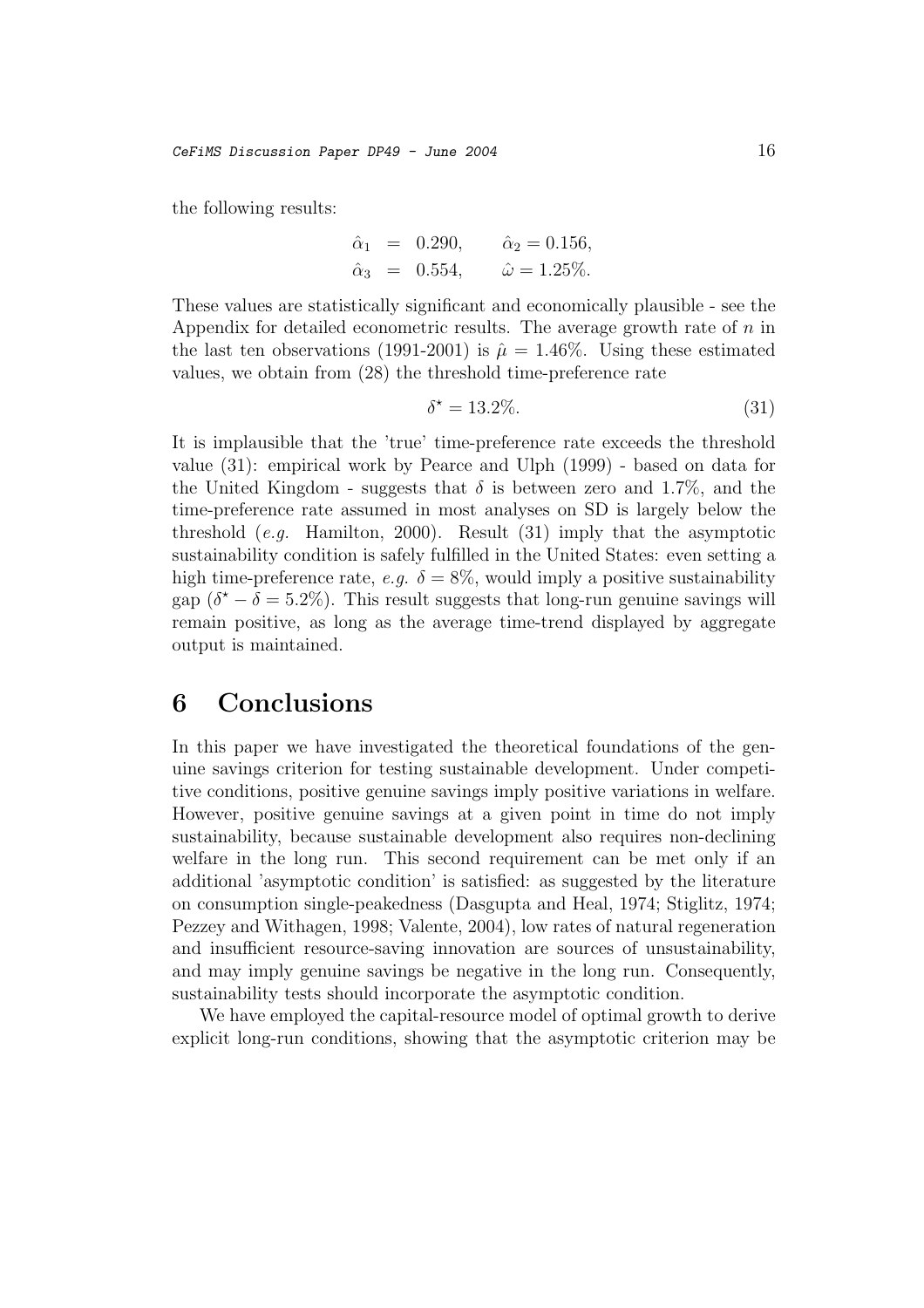used in conjunction with the genuine saving indicator to test sustainability in a forward looking manner. In the method presented, we define an upperbound for the time-preference rate. Applying this method on time-series data for the United States, we have shown that the asymptotic condition is likely to be met because the time-trend in aggregate output is sufficiently steep, suggesting that long-run genuine savings will be positive in the US economy in the future.

# **Appendix**

The modified Hotelling rule. The production function assumed in H1 can be rewritten as  $f(k, r, t) \equiv \Phi(k(t), m(t) r(t))$ , where  $\dot{m} = m\nu$ . Since  $\Phi$ displays constant returns to scale,  $\Phi = \Phi_k k + \Phi_{mr} mr$ , and the augmented output-resource ratio is  $\Phi/mr = (\Phi_k k/mr) + \Phi_{mr}$ . Defining the input ratio  $x = k/mr$  and  $\phi(x) = \Phi/mr$ , we can write

$$
\phi(x) = \Phi_{mr} + x\phi_x(x), \qquad (32)
$$

where  $\phi_x(x) = \partial \phi / \partial x = \Phi_k$ . The partial derivative  $\Phi_r$  equals  $\Phi_{mr}m$ . Hence, from (32) we obtain

$$
f_r \equiv \Phi_r = m \left( \phi \left( x \right) - x \phi_x \left( x \right) \right),\tag{33}
$$

which implies that the time variation of  $f_r$  is

$$
\dot{f}_r = -x \phi_{xx}(x) \dot{x} \cdot m + f_r \cdot \nu. \tag{34}
$$

Setting the right hand side of (34) equal to the right hand side of the Hotelling rule (11) we obtain

$$
-x\phi_{xx}(x)\dot{x}\cdot m = f_r\cdot(\rho - g - \nu). \tag{35}
$$

Substituting  $f_r$  with the right hand side of (33), m cancels out and the Hotelling rule may be written as eq.(21) in the text.

*Optimal dynamics.* Define the consumption capital ratio as  $z = c/k$ : using the Keynes-Ramsey rule and the aggregate constraint (7), the growth rate of z equals

$$
(\dot{c}/c) - (\dot{k}/k) = \sigma (\rho - \delta) - (\Phi/k) + z + \gamma.
$$
 (36)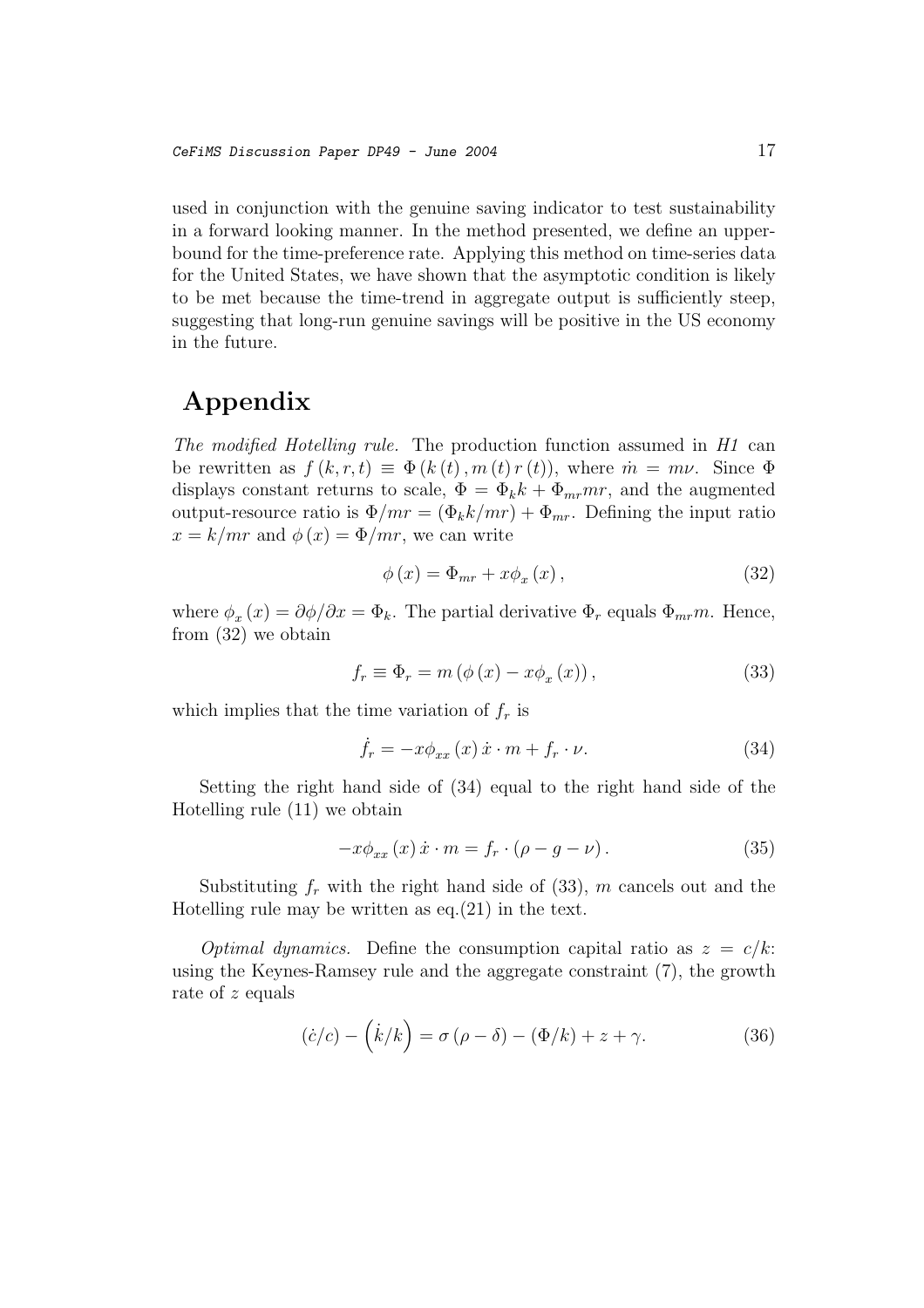$CefiMS$  Discussion Paper DP49 - June 2004 18

Since  $\Phi/k = \phi/x$  and  $\rho = \phi_x(x) - \gamma$ , we obtain

$$
\dot{z}/z = z + \sigma \phi_x(x) - (\phi(x)/x) + \gamma (1 - \sigma) - \sigma \delta. \tag{37}
$$

Setting  $\dot{z} = 0$  in (37) gives

$$
z^{ss}(x) = \sigma(\delta - \phi_x(x)) - \gamma(1 - \sigma) + (\phi(x)/x). \tag{38}
$$

The simultaneous steady state equilibrium  $(x^{ss}, z^{ss}(x^{ss}))$  is locally a saddlepoint, by virtue of the linearized system<sup>9</sup>

$$
\begin{pmatrix}\n\frac{d}{dt}(x - x^{ss}) \\
\frac{d}{dt}(z - z^{ss})\n\end{pmatrix} = \begin{bmatrix}\n-f_r^{ss}/x & 0 \\
z^{ss}((f_r^{ss}/x^2) + \sigma \phi_{xx}(x^{ss})) & z^{ss}\n\end{bmatrix} \begin{pmatrix}\n(x - x^{ss}) \\
(z - z^{ss})\n\end{pmatrix}
$$
\n(39)

which exhibits two real roots:  $\lambda_1 = -f_r^{ss}/x < 0$ , and  $\lambda_2 = z^{ss}(x^{ss})$ . Hence, given a steady state equilibrium with positive consumption  $z^{ss}(x^{ss}) > 0$ , the equilibrium is a saddle-point  $(\lambda_2 > 0)$ , and  $\lim_{t\to\infty} z(x) = z^{ss}(x^{ss})$  along the optimal path.<sup>10</sup>

Estimation results. Yearly time-series data for k (real net stock of fixed assets excluding consumers durable goods), y (real gross domestic product), and  $n$  (hours worked by full-time and part-time employees) are taken from BEA (2003) - National Income and Product Accounts. Time-series for  $r$  (thousands barrels of petroleum products supplied) are taken from EIA (2002). Estimating equation (30) with dynamic linear least squares we have obtained the results reported in Table 1. Estimated coefficients  $\beta_0$ ,  $\beta_1$ ,  $\beta_2$ ,  $\beta_3$ are all significant. Estimated values used in the text are  $\hat{\alpha}_1 = \hat{\beta}_2$ ,  $\hat{\alpha}_2 = \hat{\beta}_3$ ,  $\hat{\alpha}_3 = 1 - \hat{\alpha}_1 - \hat{\alpha}_2$ , and, by (29),  $\hat{\omega} = \exp\left[\hat{\beta}_1\right] - 1$ .

<sup>&</sup>lt;sup>9</sup>The steady state locus  $\dot{z} = 0$  may be increasing or decreasing in the phase plane  $(x, z)$ , depending on the values of the parameters, but this does not affect the stability properties of the steady state equilibrium (for expositional clarity, only the case of a positive-sloped locus  $\dot{z} = 0$  has been considered in Figures 1 and 2, where the locus  $\dot{z} = 0$  is indicated as  $\dot{c}/c = \dot{k}/k$ .<br><sup>10</sup>Explosi

<sup>&</sup>lt;sup>10</sup>Explosive paths in the consumption-capital ratio can ruled out as follows: if z diverges to −∞, consumption will become negative, which is not allowed along the optimal path; if z diverges to plus infinity, the budget constraint  $(7)$  implies that the stock of man-made capital will become negative in finite time, violating the non-negativity constraint.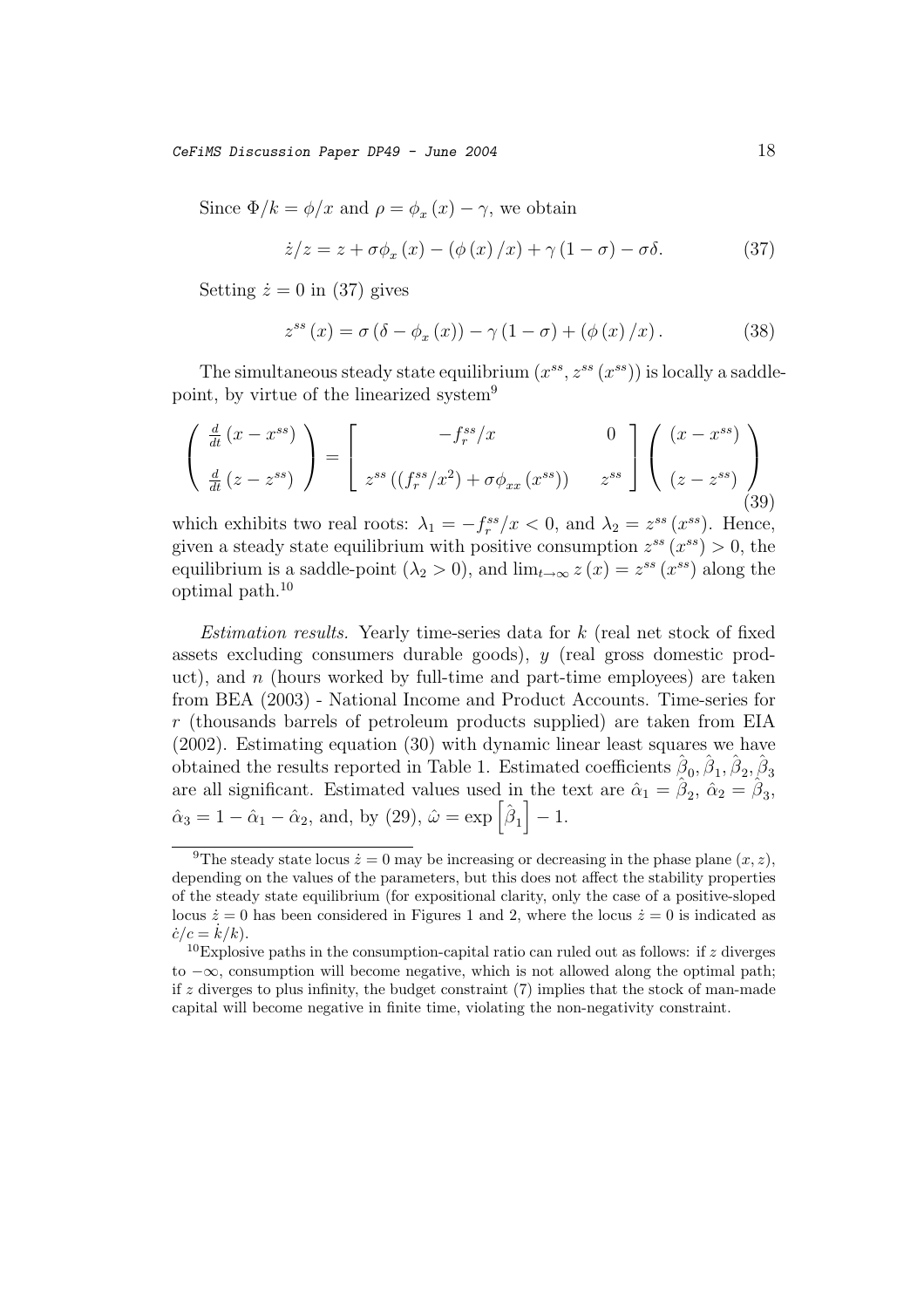| Coefficient   |           | std. error  | t-statistic |
|---------------|-----------|-------------|-------------|
| $\beta_0$     | 1.1572    | 0.2563      | 4.514       |
| $\beta_1$     | 0.0124    | 0.0009      | 12.708      |
| $\beta_2$     | 0.2901    | 0.0806      | 3.600       |
| $\beta_3$     | 0.1558    | 0.0251      | 6.200       |
| $\beta_{4}$   | $-0.3342$ | 0.1054      | $-3.171$    |
| $\beta_5$     | 0.0808    | 0.0957      | 0.843       |
| $\beta_{6}$   | 0.0148    | 0.1315      | 0.113       |
| $\beta_{7}$   | 0.1558    | 0.0873      | 1.784       |
| Observations: | 51        | Sample:     | 1949-2001   |
| Adj. $R^2$ :  | 0.997     | S.E. reg.   | 0.0123      |
| DW-test:      | 0.564     | $F-stat.$ : | 2926.451    |

Table 1: Estimation results of equation (30). The third and fourth columns report the standard error and the probability of the t-statistic test associated to estimated coefficients: the relevant coefficients  $(\beta_0, ..., \beta_3)$  are all significant; 'S.E. reg.' is the standard error of the regression, 'DW-test' is the Durbin-Watson test for autocorrelation.

## **References**

- **Asheim (1994)** Asheim, G.B., 'Net National Product as an Indicator of Sustainability'. Scandinavian Journal of Economics, 96: 257-65.
- **Asheim (1997)** Asheim, G.B., 'Adjusting Green NNP to Measure Sustainability'. Scandinavian Journal of Economics, 99: 355-370.
- **Asheim and Weitzman (2001)** Asheim, G.B. and M.L. Weitzman, 'Does NNP growth indicate welfare improvement?'. Economics Letters, 73: 233-239.
- **Asheim and Withagen (1998)** Asheim, G.B. and C.A.A.M. Withagen, 'Characterizing sustainability: The converse of Hartwick's rule'. Journal of Economic Dynamics and Control, 23: 159-165.
- **Asheim** *et al.* **(2003)** Asheim, G.B., W. Buchholz, and C.A.A.M. Withagen, 'The Hartwick Rule: Myths and Facts'. Environmental and Resource Economics, 25: 195-150.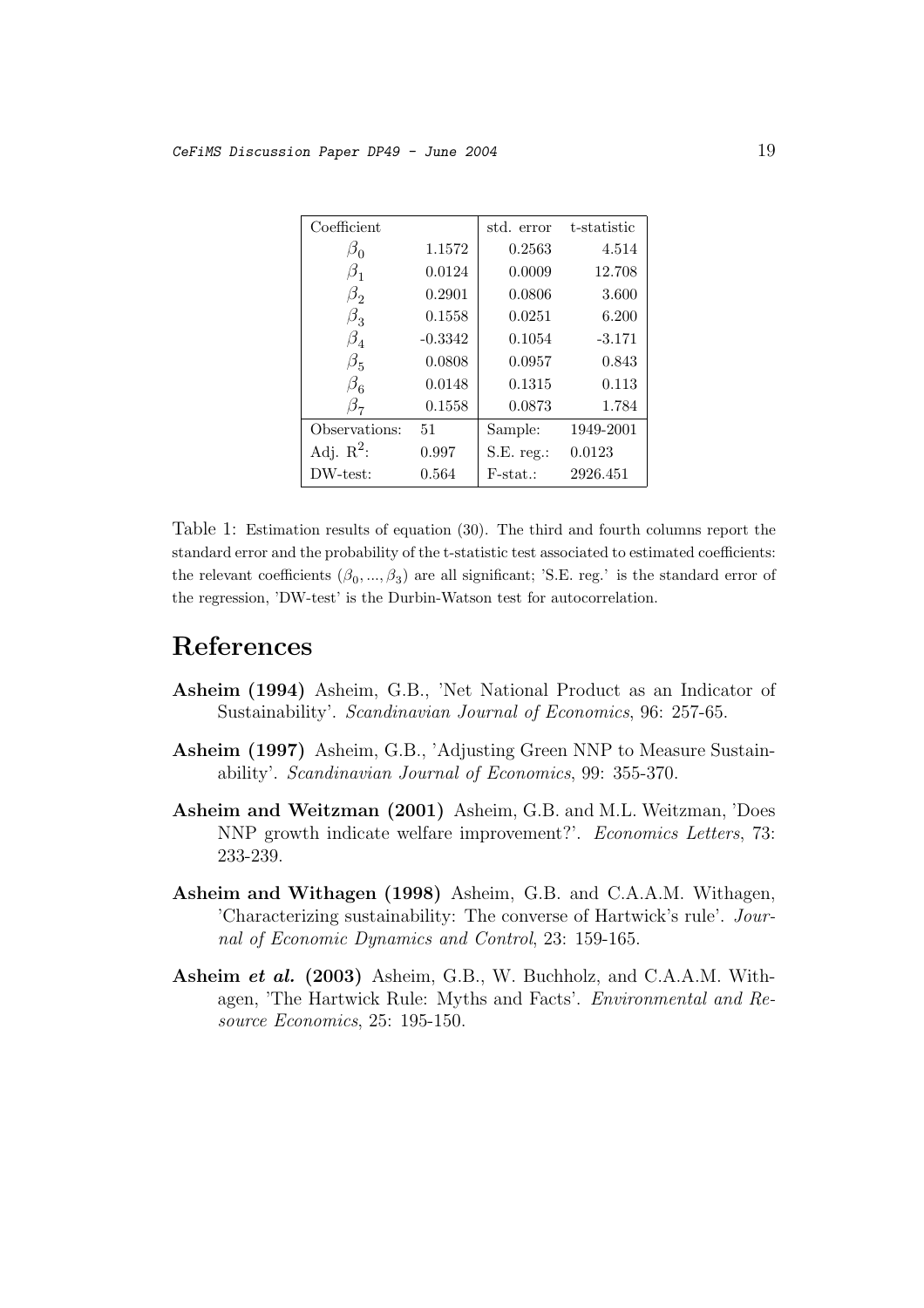- **BEA (2003)** BEA Bureau of Economic Analysis, National Income and Product Accounts. www.bea.gov.
- **Dasgupta and Heal (1974)** Dasgupta, P. and G.M. Heal, 'The Optimal Depletion of Exhaustible Resources'. Review of Economic Studies, Symposium on the Economics of Exhaustible Resources : 3-28.
- **Dixit** *et al.* **(1980)** Dixit, A., R. Hammond and M. Hoel, 'On Hartwick's Rule for Regular Maximin Paths of Capital Accumulation and Resource Depletion'. Review of Economic Studies, 45: 551-556.
- **EIA (2002)** Energy Information Administration, Annual Energy Review 2001. www.eia.doe.gov.
- **Hamilton (1995)** Hamilton, K., 'Sustainable Development, the Hartwick Rule and Optimal Growth'. Environmental and Resource Economics, 5: 393-411.
- **Hamilton (2000)** Hamilton, K., 'Sustaining Economic Welfare: Estimating Changes in Per Capita Wealth'. World Bank Research Paper, Washington: The World Bank.
- **Hamilton and Clemens (1999)** Hamilton, K. and M. Clemens, 'Genuine Saving in Developing Countries'. World Bank Economic Review, 13: 33-56.
- **Hartwick (1977)** Hartwick, J.M., 'Intergenerational Equity and the Investing of Rents from Exhaustible Resources'. American Economic Review, 66: 972-974.
- **Hartwick (1990)** Hartwick, J.M., 'Natural Resources, National Accounting and Economic Depreciation'. Journal of Public Economics, 43: 291-304.
- **Hartwick** *et al.* **(2003)** Hartwick, J.M., N. Van Long and H. Tian, 'On the Peaking of Consumption with Exhaustible Resources and Zero Net Investment'. Environmental and Resource Economics, 24: 235-244.
- **Neumayer (1999)** Neumayer, E., Weak versus Strong Sustainability. London: Edward Elgar.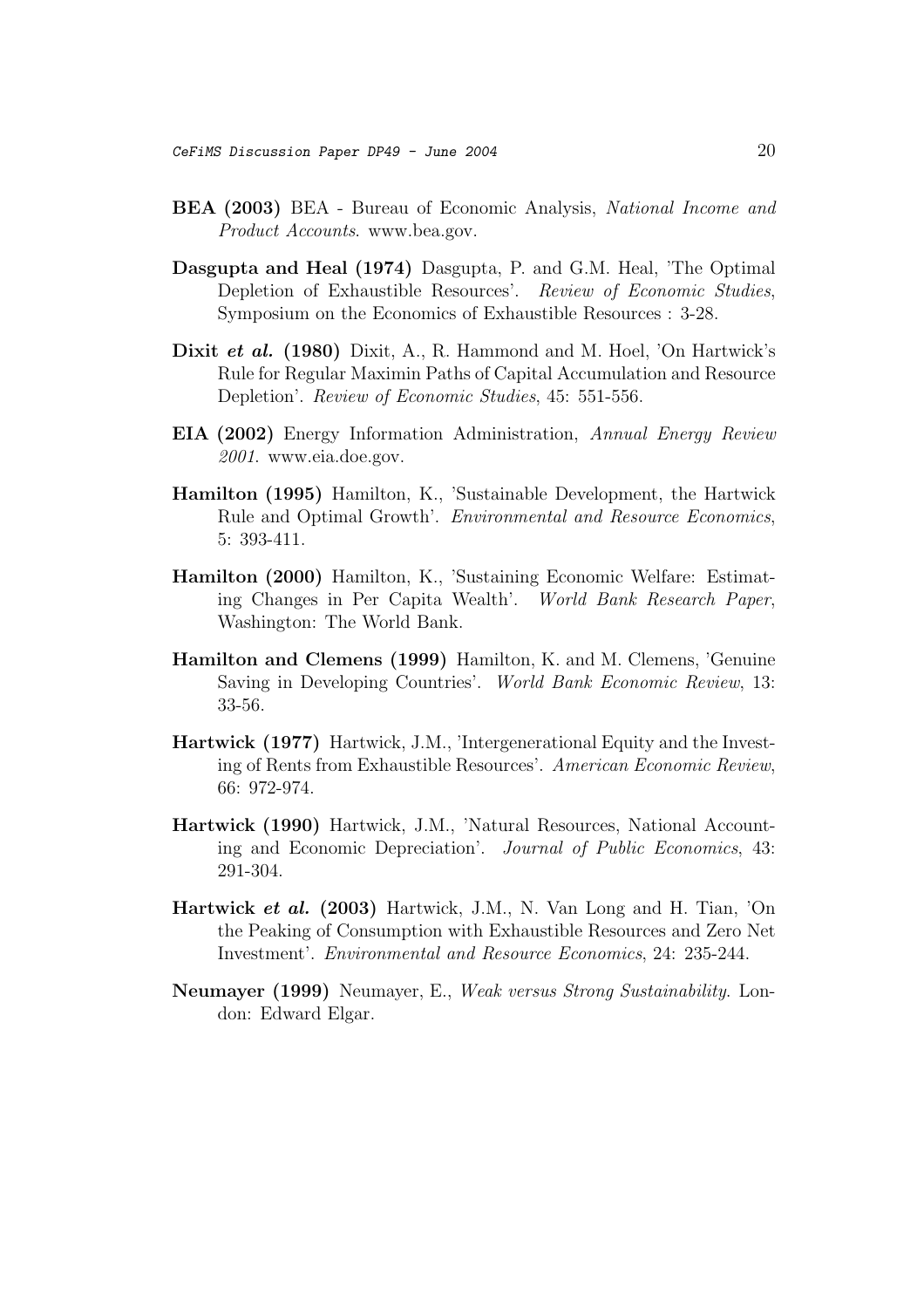- **Pearce and Atkinson (1993)** Pearce, D.W. and G.D. Atkinson, 'Capital Theory and the Measurement of Sustainable Development: An Indicator of 'Weak' Sustainability'. Ecological Economics, 8: 103-108.
- **Pearce** *et al.* **(1996)** Pearce, D.W., Hamilton, K. and Atkinson, G.D. (1996). 'Measuring Sustainable Development: Progress on Indicators'. Environment and Development Economics, 1: 85-101.
- **Pearce and Ulph (1999)** Pearce, D.W. and D. Ulph, 'A Social Discount Rate for the United Kingdom', in D.W. Pearce (ed), Economics and Environment: Essays on Ecological Economics and Sustainable Development, 268-285. Celthenham: Edward Elgar.
- **Pemberton and Ulph (2001)** Pemberton, M. and D. Ulph, 'Measuring Income and Measuring Sustainability'. Scandinavian Journal of Economics, 103: 25-40.
- **Pezzey (1989)** Pezzey, J.C.V., 'Sustainable Development Concepts: an Economic Analysis'. World Bank Environment Papers, n.2.
- **Pezzey (1992)** Pezzey, J.C.V., 'Sustainability: an interdisciplinary guide'. Environmental Values, 1: 361-362.
- **Pezzey and Withagen (1998)** Pezzey, J.C.V. and C.A.A.M. Withagen, 'The Rise, Fall and Sustainability of Capital-Resource Economies'. Scandinavian Journal of Economics, 100 (2) : 513-527.
- **Sims** *et al.* **(1990)** Sims, C.A., J.H. Stock and M.W. Watson, 'Inference in linear time series models with some unit roots'. Econometrica, 58: 113-144.
- **Valente (2004)** Valente, S., 'Sustainable Development, Renewable Resources and Technological Progress'. CEIS Research Paper Series, Vol.18, n.54, April.
- **Vellinga and Withagen (1996)** Vellinga, N. and C.A.A.M. Withagen, 'On the concept of green national income'. Oxford Economic Papers, 48: 499-514.
- **Vincent** *et al.* **(1997)** Vincent, J., T. Panayotou and J.M. Hartwick, 'Resource depletion and sustainability in small open economies'. Journal of Environmental Economics and Management, 33: 274-286.